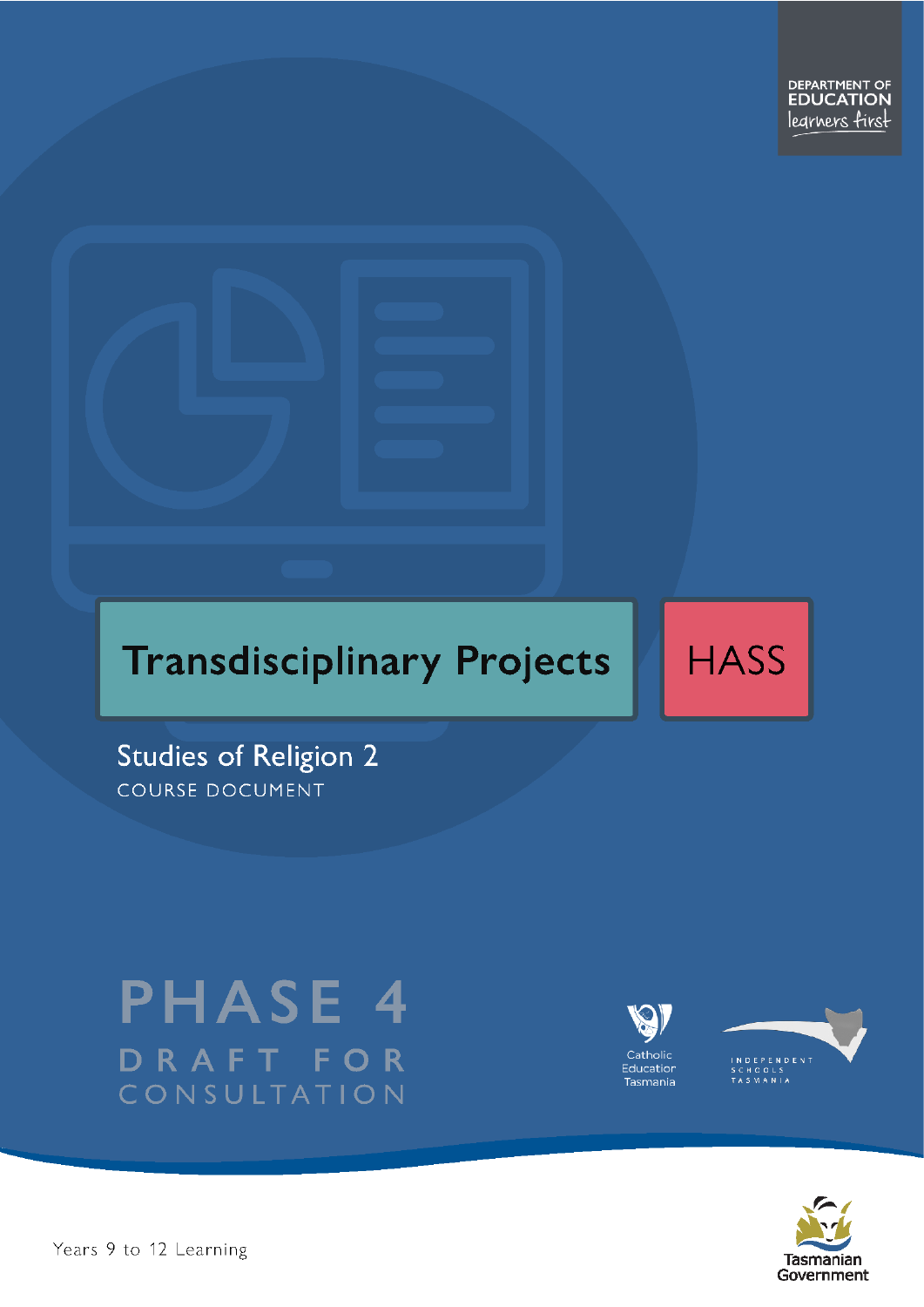# Table of Contents

Phase 4 Consultation Draft Published: August 2021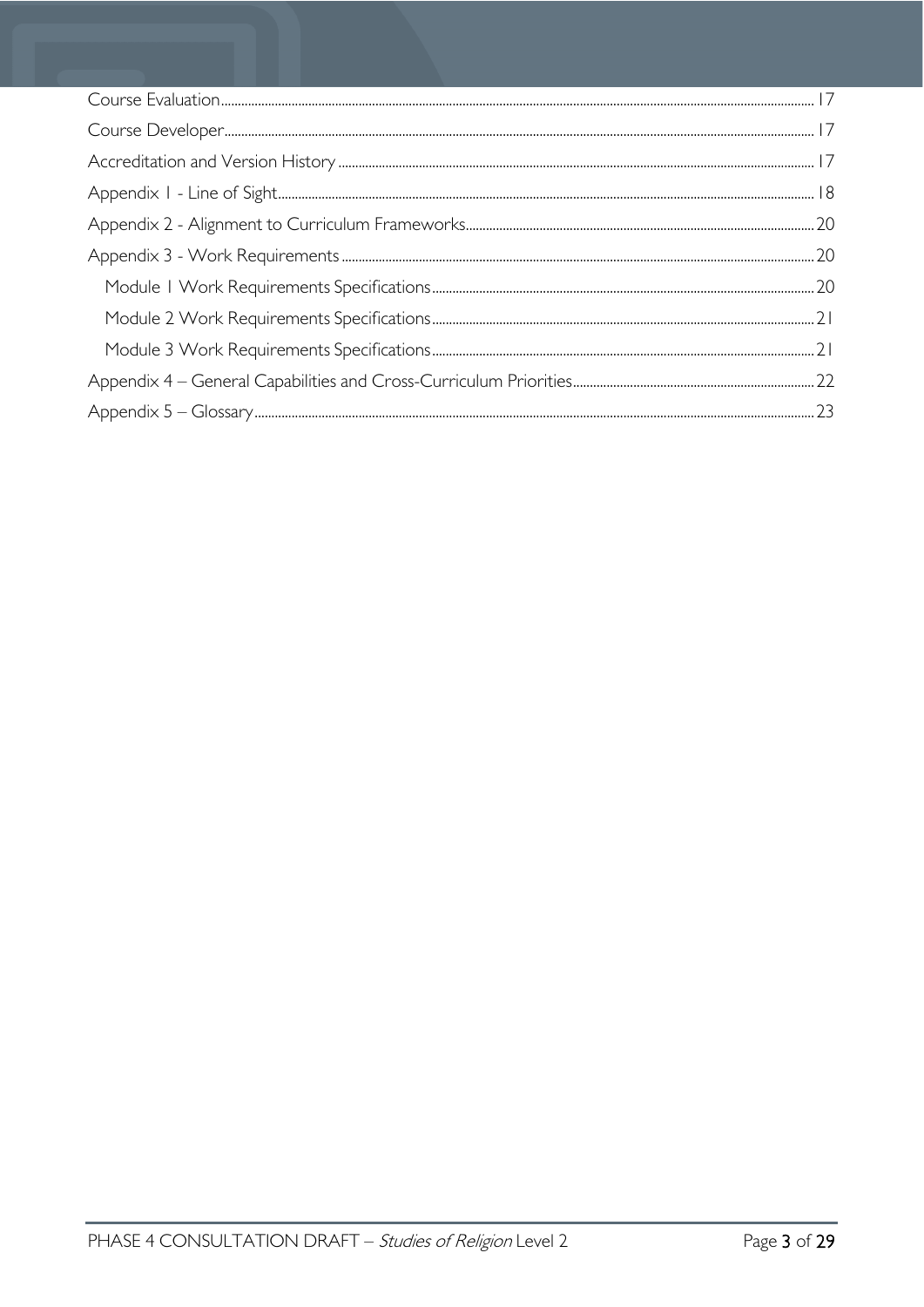### <span id="page-3-0"></span>Studies of Religion, 150 hours – Level 2

This course is the Level 2 component of the proposed Studies of Religion suite.

### <span id="page-3-1"></span>Focus Area – Transdisciplinary Projects

Courses aligned to the Years 9 to 12 Curriculum [Framework](https://publicdocumentcentre.education.tas.gov.au/library/Shared%20Documents/Education%209-12%20Frameworks%20A3%20WEB%20POSTER.pdf) belong to one of the five focus areas of Discipline-based Study, Transdisciplinary Projects, Professional Studies, Work-based Learning and Personal Futures.

Studies of Religion Level 2 is a Transdisciplinary Projects course.

Transdisciplinary Projects courses require students to integrate, transfer and reflect on their prior knowledge, skills, attitudes and values in transdisciplinary ways. Students will engage critically and creatively to integrate the learning and ways of working from multiple disciplines. Students will produce outcomes that are only possible through the intersection between disciplines. Students will share the outcomes of Transdisciplinary Projects as appropriate to their methodology, and their exhibition of work will form a major element of their assessment. Students will reflect upon their learning by evaluating their project outputs, the effectiveness of their methodology and the implications of their work on the pre-existing body of knowledge.

Transdisciplinary projects courses have three key features that guide teaching and learning:

- engage and ideate
- connect and apply
- exhibit and reflect.



Figure 1: Transdisciplinary Project Cycle of Learning (adapted from OECD Learning Compass 2030)

In this course learners will consider approaches and perspectives from a variety of disciplines such as theology, sociology, history, philosophy and comparative religions. They will connect these disciplinary approaches and prior learning to engage critically with ethical investigations of religion in the modern world and in Australia in particular. Projects in Module 1 and Module 2 will develop their thinking and skills towards the standard that will be exhibited through the culminating reflective Depth Study project in Module 3.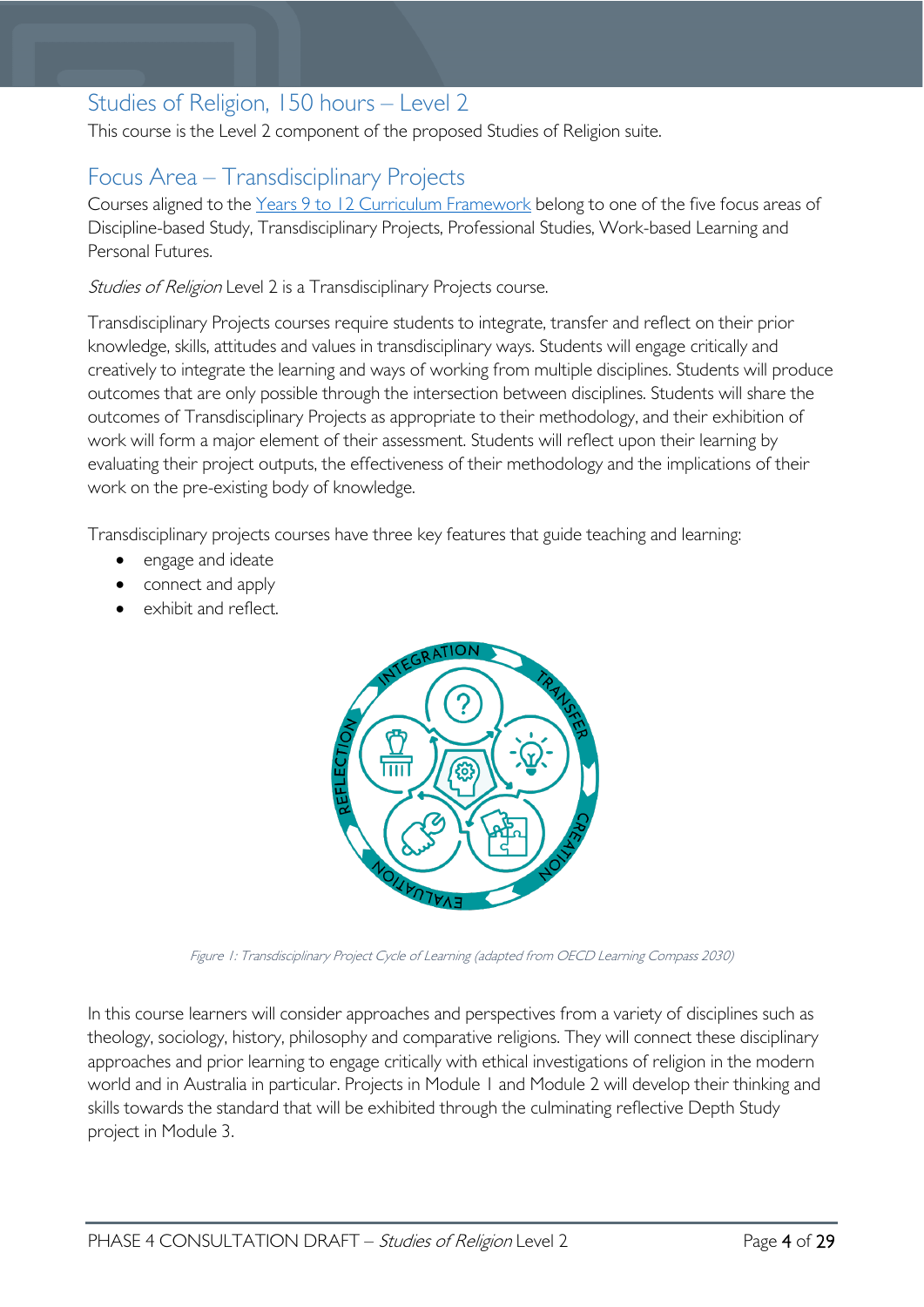### <span id="page-4-0"></span>Rationale

Studies of Religion Level 2 is designed to foster the intellectual, civic, ethical and cultural development of learners. The program of learning includes the application of multi-disciplinary knowledge, understanding, skills, values and attitudes to the study of both the underpinnings of religious faith and the dynamic and changing nature of religion in Australia in the twenty-first century. It will develop the capacity of learners to understand the interplay between religion, society and people whilst at the same time providing them with knowledge and skills to manage their own lives and to become flexible, independent thinkers, problem solvers and decision makers.

The course intends to provide Level 2 access to the HASS Studies of Religion suite and supports the principles of the Years 9-10 Education Framework, those being Access, Agency, Excellence, Balance, Support and Achievement. Learners have increasing opportunities to customise and personalise their learning as they progress through the modules of the course, culminating in the opportunity to design a major depth study in Module 3.

The purpose of [Years 9 to 12 Education](https://publicdocumentcentre.education.tas.gov.au/library/Shared%20Documents/Years-9-to-12-Education-Framework.pdf) is to enable all students to achieve their potential through Years 9 to 12 and beyond in further study, training or employment.

Years 9 to 12 Education enables: Personal Empowerment, Cultural Transmission, Preparation for Citizenship and Preparation for Work.

This course supports the principles of Access, Agency, Excellence, Balance, Support and Achievement as part of a range of programs that enables students to access a diverse and highly flexible range of learning opportunities suited to their level of readiness, interests and aspirations.

### <span id="page-4-1"></span>Learning Outcomes

On successful completion of this course, learners will be able to:

- 1. communicate purposefully and appropriately about religion
- 2. apply metacognitive reasoning and skills individually and collaboratively
- 3. identify, form and test points of view
- 4. identify ultimate questions and answers provided to those questions
- 5. analyse how meaning is made and reinforced
- 6. describe key beliefs and core practices of religious traditions
- 7. analyse how religious values and beliefs are expressed
- 8. explain different ways of seeing the world.

### <span id="page-4-2"></span>Integration of General Capabilities and Cross-Curriculum Priorities

The general capabilities addressed specifically in this course are:

- Critical and creative thinking  $\mathbb{C}$
- Ethical understanding  $\div$
- Intercultural understanding •
- Literacy  $\blacksquare$
- Personal and social capability  $\ddot{\bullet}$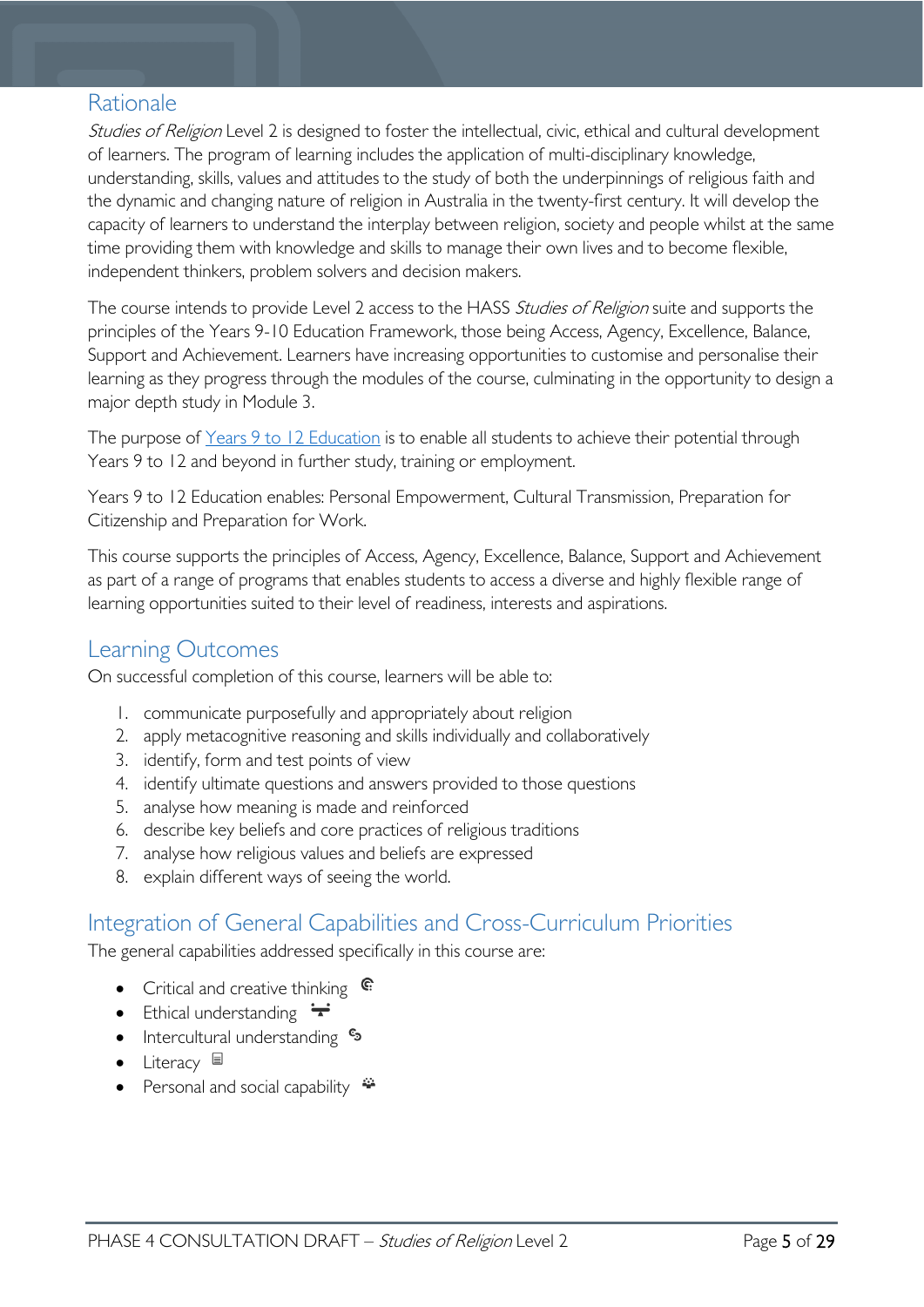The cross-curriculum priorities enabled through this course are:

• Aboriginal and Torres Strait Islander Histories and Cultures  $\mathcal$ 

### <span id="page-5-0"></span>Course Description

Studies of Religion Level 2 will expand learners' knowledge and understanding of religious diversity and the role that religion plays in society and in many people's lives in Australia in the twenty-first century.

Studies of Religion Level 2 has a strong focus on transdisciplinary and inquiry approaches to learning about the interrelation between beliefs, values and practices and the contribution that faith, communities and religious thinking make.

Learners will also be encouraged to pursue areas of individual or group interest in the selection and design of projects in Modules 1 and 2 and a major depth study in Module 3.

### <span id="page-5-1"></span>Pathways

- This course builds upon Humanities and Social Sciences (HASS) 7-10 Civics and Citizenship. 7- 10 Geography, 7-10 History Australian Curriculum and Religious Education undertaken in many schools in Years 7-10.
- The proposed Civics and Citizenship Level 1 provides a pathway into the proposed Studies of Religion Level 2.
- Studies of Religion Level 2 intends to provide level 2 access to the proposed TASC accredited HASS Studies of Religion suite as well as the Modern History and Ancient History suites, the planned suite in *Community and Society* and other HASS suites in Civics and Citizenship or History and Geography.

### <span id="page-5-2"></span>Course Requirements

There are no prerequisites for *Studies of Religion* Level 2.

#### <span id="page-5-3"></span>Access

Learners undertaking the course will need to work with other learners as appropriate.

#### <span id="page-5-4"></span>Resource Requirements

Internet and device access is essential for some parts of the course.

#### <span id="page-5-5"></span>Course Structure and Delivery

#### <span id="page-5-6"></span>Structure

This course consists of three 50-hour modules.

Core Module 1: The search for meaning

Core Module 2: Religious traditions – how to live life

Core Module 3: Depth studies – religion in society

#### <span id="page-5-7"></span>**Delivery**

It is recommended that the modules be delivered in order (1, 2, 3).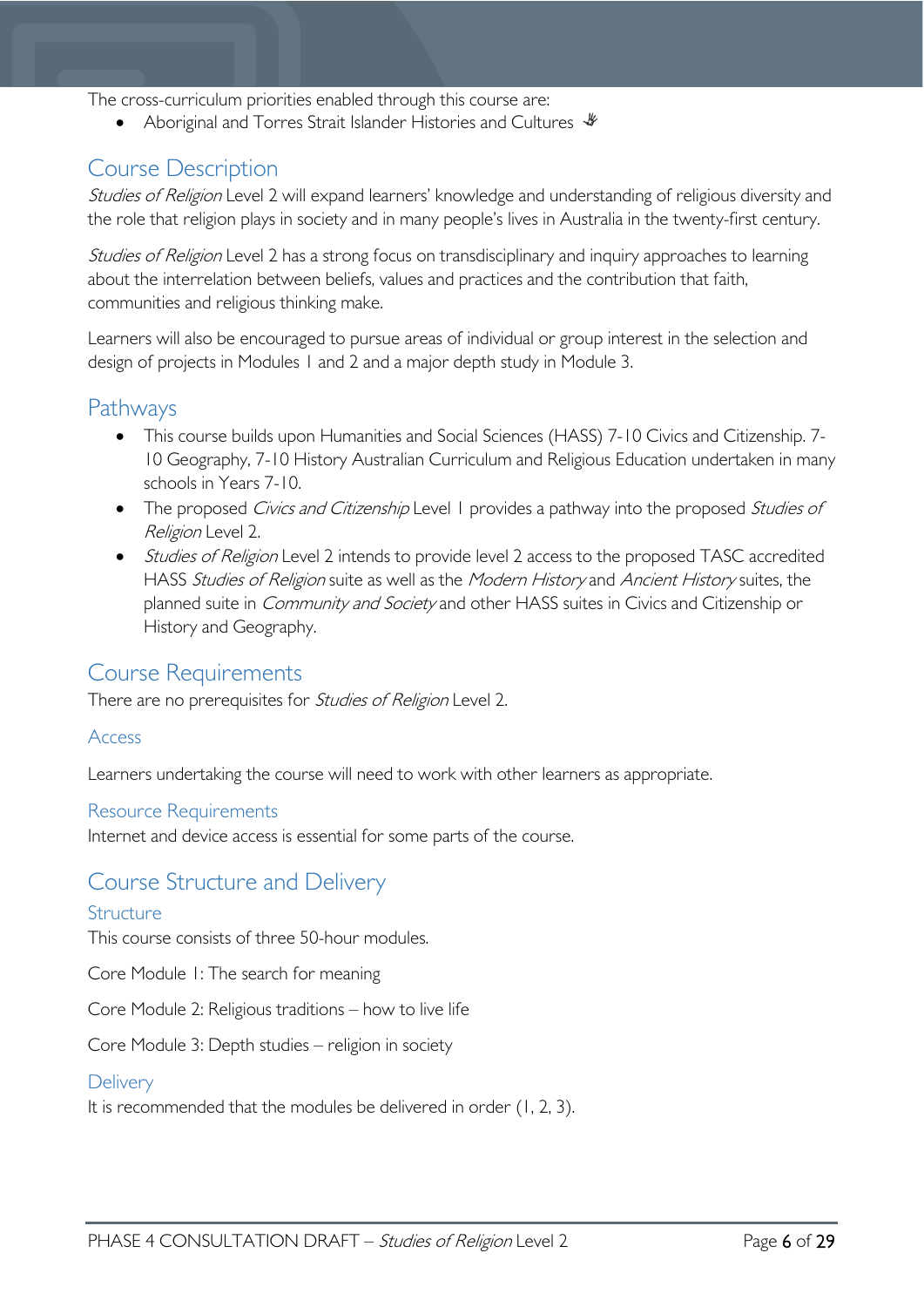### <span id="page-6-0"></span>Course Content

#### <span id="page-6-1"></span>Module 1 - The search for meaning

#### <span id="page-6-2"></span>Module 1 Learning Outcomes

The following Learning Outcomes are a focus of this module:

- 1. communicate purposefully and appropriately about religion
- 2. apply metacognitive reasoning and skills individually and collaboratively
- 3. identify, form and test points of view
- 4. identify ultimate questions and answers provided to those questions
- 5. analyse how meaning is made and reinforced.

#### <span id="page-6-3"></span>Module 1 Content

Module 1 of *Studies of Religion* Level 2 begins with an initial focus on the universal search for meaning, which is then given relevance through selected examples from Aboriginal spirituality or one or more other ancient religions. When selecting the knowledge or skills content for specific learning experiences teachers and learners should ensure that:

- connections between questions or answers and fundamental assumptions or specific context can be seen and examined
- contrasts in approaches to the search for meaning can be demonstrated, such as contrasts with a scientific or atheist search for meaning
- evidence is considered, as appropriate for HASS courses
- learners consider a variety of perspectives, from different disciplines and diverse points of view.

Examples and illustrations should be selected from Traditions that will be studied in Module 2. Learners will also study examples from either Aboriginal spirituality or one of the nominated ancient religion and mythologies, which are Egyptian, Greek, Roman, Germanic, Taoist and Meso-American.

#### Key knowledge

#### The search for meaning

- ultimate questions, including those about meaning and purpose
- making meaning via different approaches, disciplines and diverse world views
- definitions of religion and its core components.

#### Aboriginal spirituality

- ultimate questions, values, beliefs and world views
- diversity in Aboriginal spirituality
- connection with time, people and place.

#### Nominated ancient religions

- deities and spiritual beings from a selected ancient religion
- selected stories from an ancient religion and how they reflect beliefs, values and world views
- everyday people, and the influence and impact of religion in their lives.

#### Key skills

#### Communication:

• purposeful and effective research and presentation of information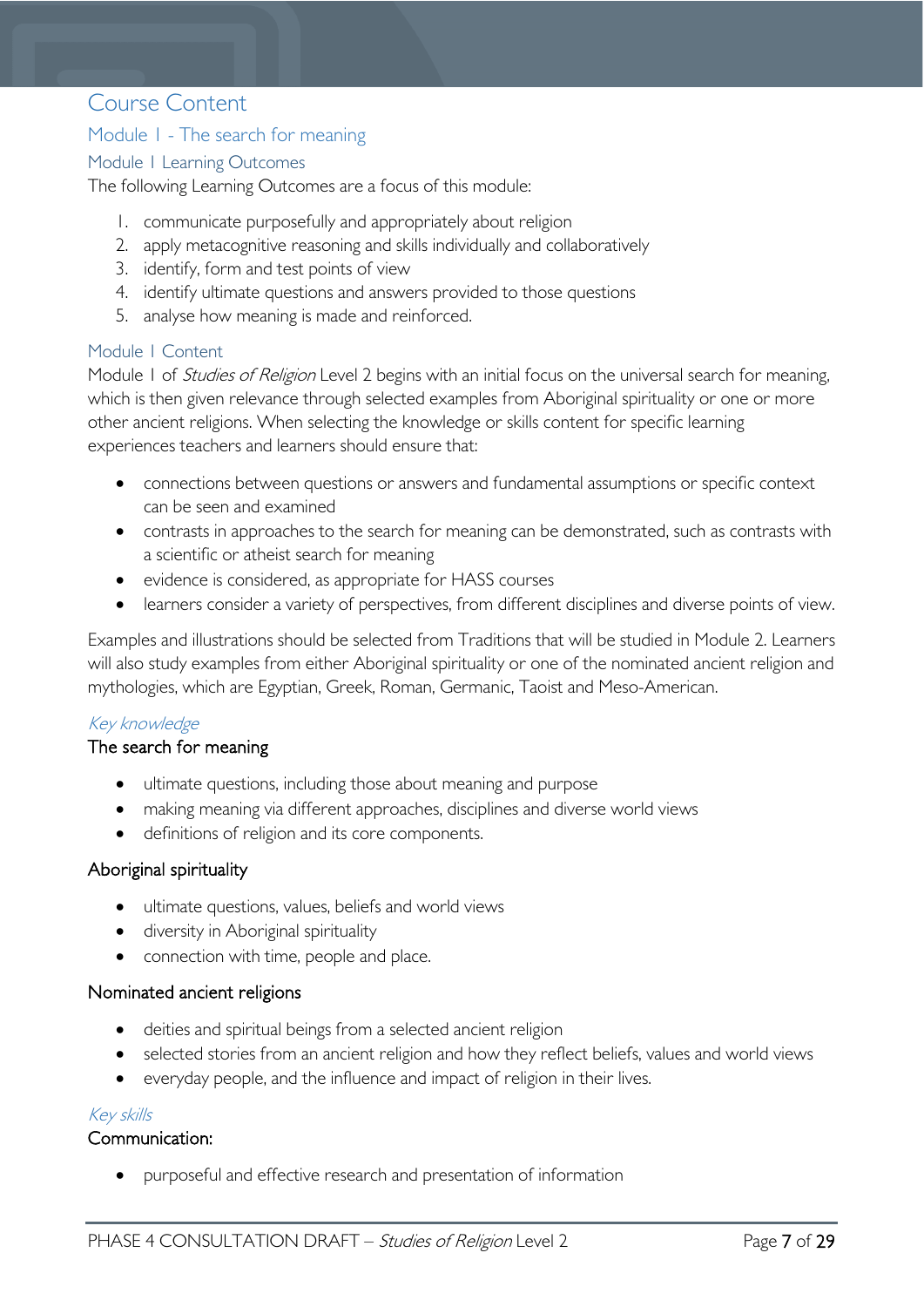- conventions aligned to disciplines and the research and communication tools used, including the conventions associated with academic integrity
- terminology associated with religions, faith and world views.

#### Metacognition:

- planning for success
- reflecting on progress
- responding to reflection and adjusting planning accordingly.

#### Reflection and evaluation:

- formulating questions
- using evidence and assessing its suitability, reliability and usefulness
- considering assumptions, implications and connections.

#### <span id="page-7-0"></span>Module 1 Work Requirements Summary

The work requirements of a course are processes, products or performances that provide a significant demonstration of achievement that is measurable against the course's standards. Work requirements need not be the sole form of assessment for a module.

This module includes two (2) inquiry work requirements.

See Appendix 3 for the full specifications of the Work Requirements of this course.

#### <span id="page-7-1"></span>Module 1 Assessment

This module has a focus on criteria 1, 2, 3, 4 and 5.

#### <span id="page-7-2"></span>Module 2 - Religious Traditions – how to live life

#### <span id="page-7-3"></span>Module 2 Learning Outcomes

The following Learning Outcomes are a focus of this module:

- 1. communicate purposefully and appropriately about religion
- 2. apply metacognitive reasoning and skills individually and collaboratively
- 3. identify, form and test points of view
- 6. describe key beliefs and core practices of religious traditions
- 7. analyse how religious values and beliefs are expressed.

#### <span id="page-7-4"></span>Module 2 Content

Module 2 of *Studies of Religion* Level 2 consists of the study of two religious traditions.

At least two traditions will be selected from the list in column A of the table below. Learners will engage with content from components 1 and 2 from column B of the table along with content from at least one of components 3, 4 or 5.

| Column A: Religious traditions | Column B: Aspects of religion              |
|--------------------------------|--------------------------------------------|
| Buddhism                       | Beliefs and individual and communal values |
| Christianity                   | Rituals and practices                      |
| Hinduism                       | People, places and times                   |
| <b>Islam</b>                   | Texts and stories                          |
| <b>Judaism</b>                 | Belonging                                  |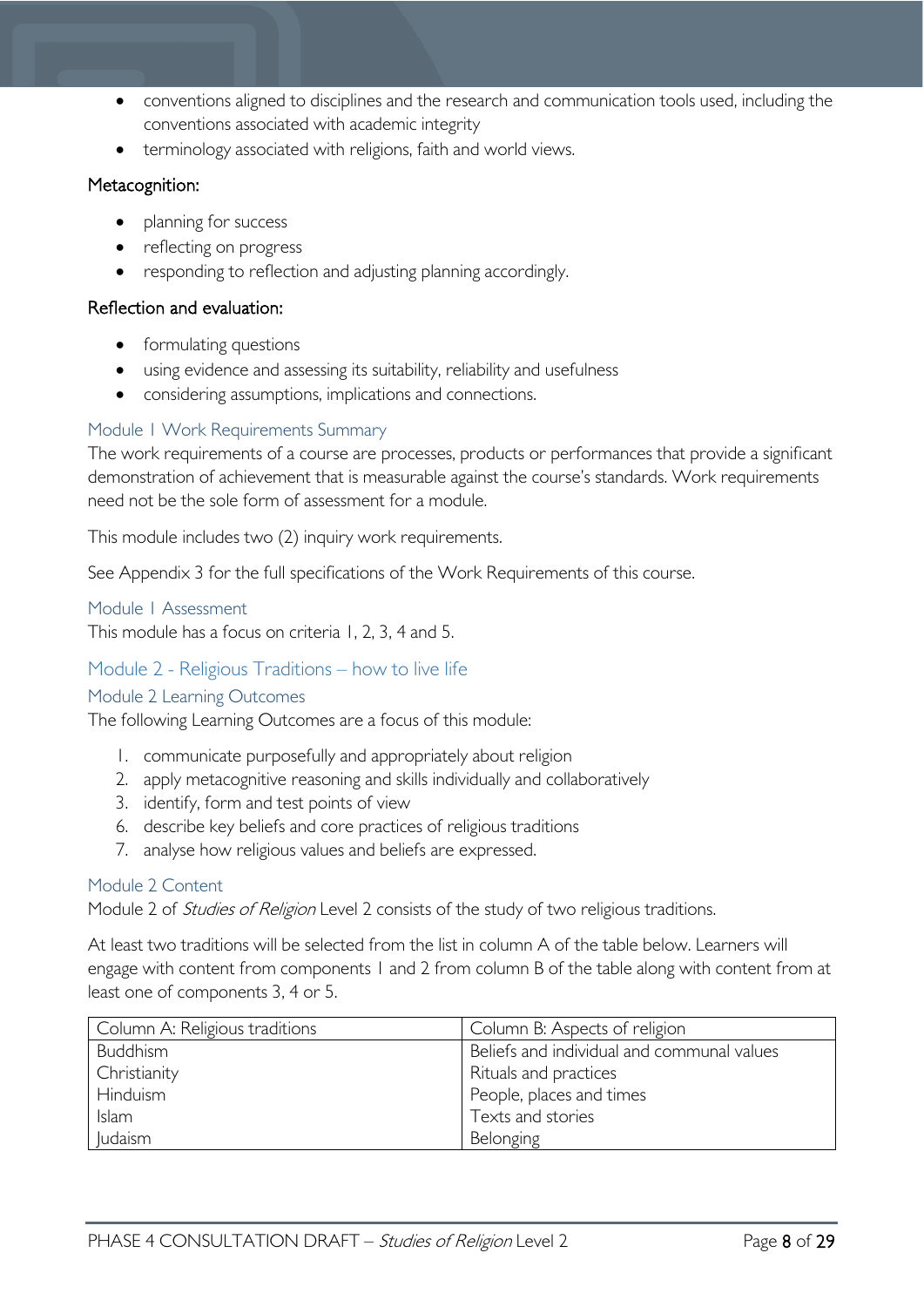#### Key knowledge

- building a knowledge bank of two traditions
- connections, interrelationships and applications of the different components of each Tradition
- similarities and differences between traditions, including those studied in Module 1.

#### Key skills

#### Communication:

- purposeful and effective research and presentation of information
- conventions aligned to disciplines and the research and communication tools used, including the conventions associated with academic integrity
- terminology associated with religions, faith and world views.

#### Metacognition:

- planning for success
- reflecting on progress
- responding to reflection and adjusting planning accordingly.

#### Reflection and evaluation:

- formulating questions
- using evidence and assessing its suitability, reliability and usefulness
- considering assumptions, implications and connections.

#### <span id="page-8-0"></span>Module 2 Work Requirements Summary

The work requirements of a course are processes, products or performances that provide a significant demonstration of achievement that is measurable against the course's standards. Work requirements need not be the sole form of assessment for a module.

This module includes two (2) extended response work requirements.

See Appendix 3 for the full specifications of the Work Requirements for this course.

#### <span id="page-8-1"></span>Module 2 Assessment

This module has a focus on criteria 1, 2, 3, 6 and 7.

#### <span id="page-8-2"></span>Module 3 - Depth Studies – religion in society

#### <span id="page-8-3"></span>Module 3 Learning Outcomes

The following Learning Outcomes are a focus of this module:

- 1. communicate purposefully and appropriately about religion
- 2. apply metacognitive reasoning and skills individually and collaboratively
- 3. identify, form and test points of view
- 7. analyse how religious values and beliefs are expressed
- 8. explain different ways of seeing the world.

#### <span id="page-8-4"></span>Module 3 Content

Module 3 of *Studies of Religion* Level 2 focuses on using diverse lenses to view key ways that religions live in society. Learners should select two topics from the list in column A of the table below and consider the associated questions in column B from the perspective of two different Traditions. Learners may negotiate with their teacher to replace one of the Tradition perspectives with a specified non-religious perspective.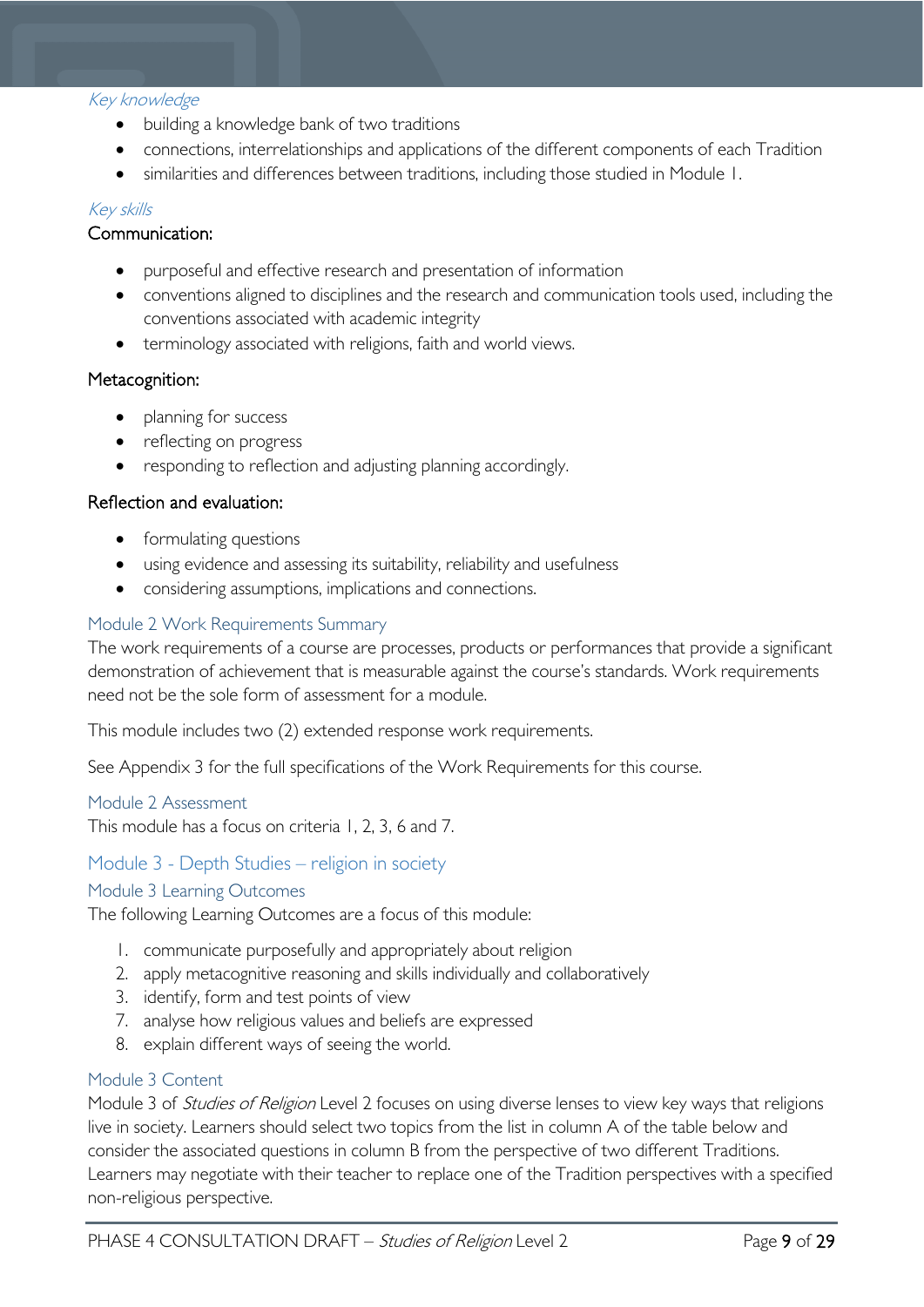#### Key knowledge

An important focus of this module is understanding and appreciating diverse perspectives. Teachers should ensure that learners have the requisite knowledge and skills to meet this requirement. Learners should further develop their understanding of what appreciating diverse perspectives means before proceeding to consider the depth study topics below.

| <b>Topics</b>                          | Focus questions                                                                       |  |  |
|----------------------------------------|---------------------------------------------------------------------------------------|--|--|
| Historical context: the foundation and | Research the foundation of the tradition,                                             |  |  |
| development of a religious tradition   | including:                                                                            |  |  |
|                                        | textual and/or mythical accounts                                                      |  |  |
|                                        | key individuals<br>٠                                                                  |  |  |
|                                        | early development and formalisation of the<br>$\bullet$<br>tradition                  |  |  |
|                                        | evolution or schism leading to major variants<br>$\bullet$<br>of the tradition.       |  |  |
| Ethical issues                         | Select one or two ethical issues of current<br>$\bullet$                              |  |  |
|                                        | concern.                                                                              |  |  |
|                                        | Analyse the issue to identify points of<br>$\bullet$<br>contention and arguments.     |  |  |
|                                        | Present a view (and position where relevant)                                          |  |  |
|                                        | from the perspective of two traditions.                                               |  |  |
| Religious expression                   | Select two traditions and discuss the details and                                     |  |  |
|                                        | significance of two or three examples of religious                                    |  |  |
|                                        | expression from each. Examples of religious                                           |  |  |
|                                        | expression may include:                                                               |  |  |
|                                        | prayer                                                                                |  |  |
|                                        | communal worship                                                                      |  |  |
|                                        | fasting<br>٠                                                                          |  |  |
|                                        | proselytising/missionary commitment                                                   |  |  |
|                                        | taking religious orders<br>٠                                                          |  |  |
|                                        | religion and food<br>$\bullet$                                                        |  |  |
|                                        | creative expression through music, literature<br>٠                                    |  |  |
|                                        | or art.                                                                               |  |  |
| Spiritual experiences                  | Select two examples of spiritual experience, each                                     |  |  |
|                                        | associated with a different tradition. Examples                                       |  |  |
|                                        | may be generic or specific. Outline the                                               |  |  |
|                                        | experience and respond to three of the                                                |  |  |
|                                        | following for each example:                                                           |  |  |
|                                        | How did the experience reflect the beliefs of<br>the tradition?                       |  |  |
|                                        | How did the experience reflect the beliefs of<br>$\bullet$<br>the person(s) involved? |  |  |
|                                        | How did the experience reflect the views of<br>$\bullet$<br>the local community?      |  |  |
|                                        | How were one or more central persons<br>$\bullet$                                     |  |  |
|                                        | altered by the experience?                                                            |  |  |
|                                        | How was the tradition altered by the<br>experience?                                   |  |  |
|                                        | focus question negotiated with teacher.                                               |  |  |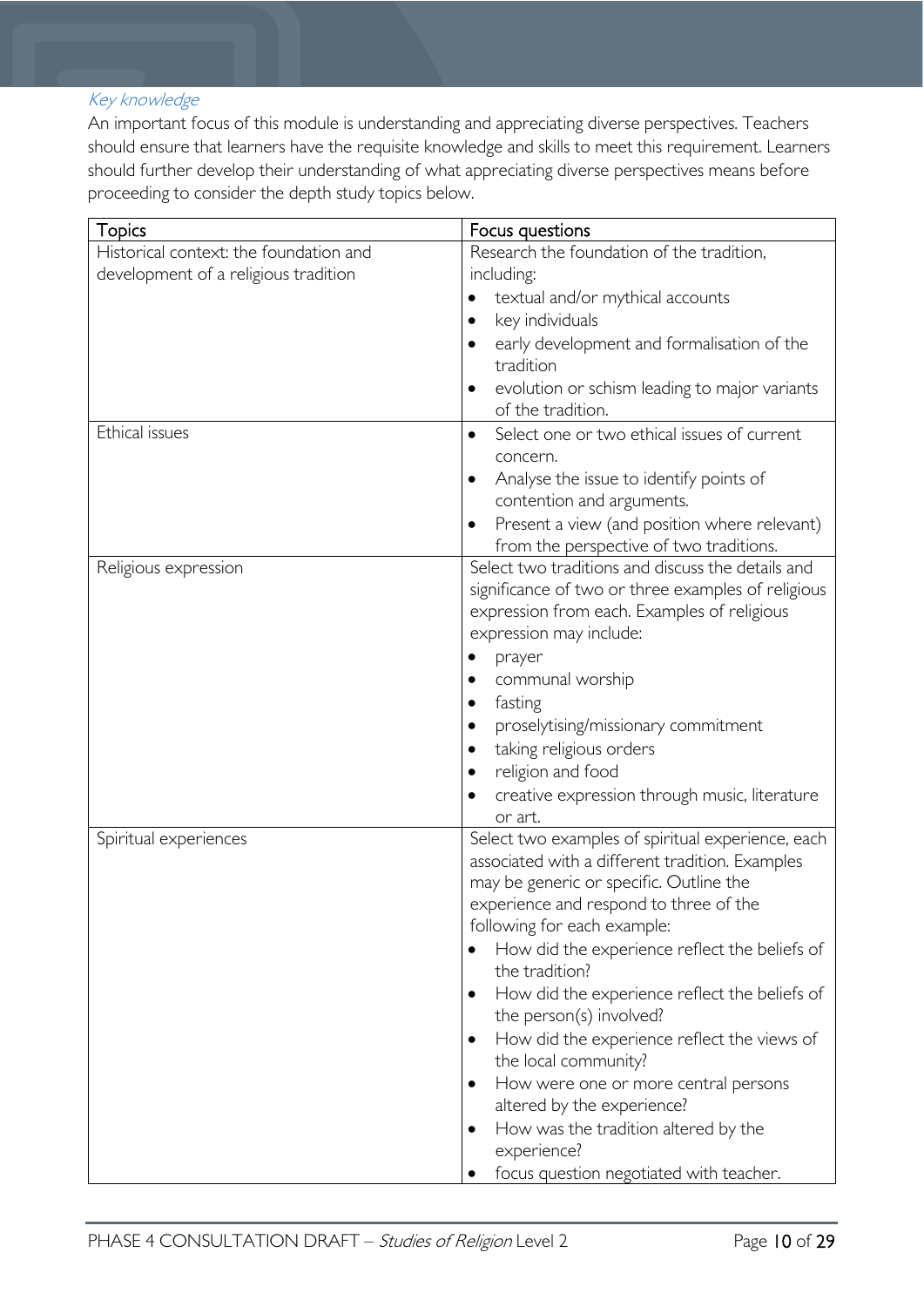| <b>Topics</b>                               | Focus questions                                                                                                                                                                                                                                                                                                                                |
|---------------------------------------------|------------------------------------------------------------------------------------------------------------------------------------------------------------------------------------------------------------------------------------------------------------------------------------------------------------------------------------------------|
| Religion in society and the local community | Select two of the following focus areas where a<br>religious group participates in the community. At<br>least two traditions must be included in the<br>scope of the study.<br>care of the aged<br>medical care<br>alleviating poverty<br>$\bullet$<br>celebrating community<br>$\bullet$<br>acting for justice<br>caring for the environment. |
| The incorporeal world                       | Select two traditions and consider, compare and<br>contrast the beliefs of the tradition about<br>spiritual beings and the afterlife.                                                                                                                                                                                                          |
| Topic negotiated with teacher               | Additional topics may be selected by learners<br>through negotiation with their teacher. There<br>must be scope in the topic to address the work<br>requirement for this module.                                                                                                                                                               |

#### Key skills

Skills developed through earlier modules will require further development in this module in order to meet the independent and collaborative learning targets of the work requirement.

#### Communication:

- purposeful and effective research and presentation of information
- conventions aligned to disciplines and the research and communication tools used, including the conventions associated with academic integrity
- terminology associated with religions, faith and world views.

#### Metacognition:

- planning for success
- reflecting on progress
- responding to reflection and adjusting planning accordingly.

#### Reflection and evaluation:

- formulating questions
- using evidence and assessing its suitability, reliability and usefulness
- considering assumptions, implications and connections.

#### <span id="page-10-0"></span>Module 3 Work Requirements Summary

The work requirements of a course are processes, products or performances that provide a significant demonstration of achievement that is measurable against the course's standards. Work requirements need not be the sole form of assessment for a module.

This module includes two (2) depth study work requirements.

See Appendix 3 for the full specifications of the work requirements for this course.

#### <span id="page-10-1"></span>Module 3 Assessment

This module has a focus on criteria 1, 2, 3, 7, 8.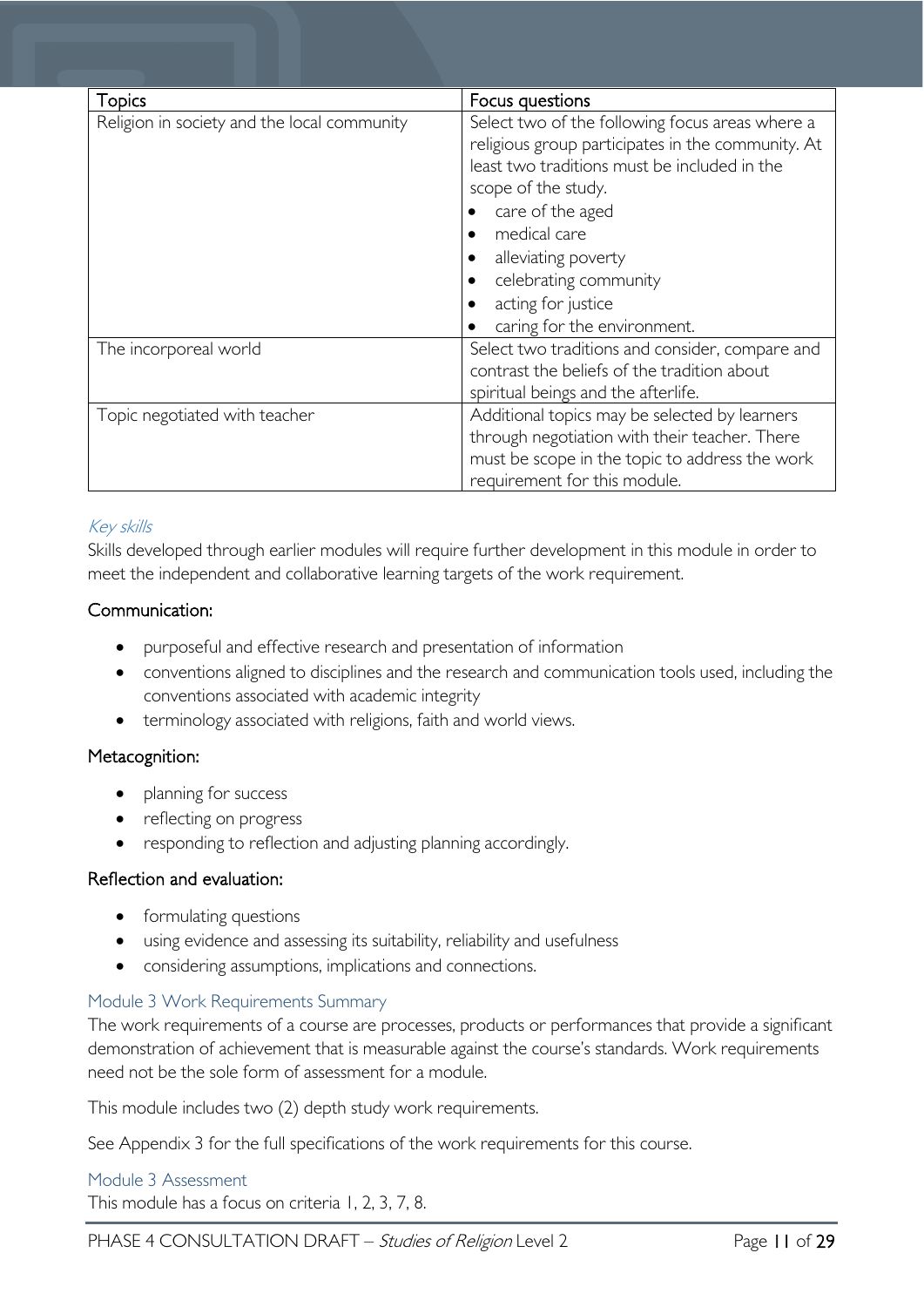### <span id="page-11-0"></span>Assessment

Criterion-based assessment is a form of outcomes assessment that identifies the extent of learner achievement at an appropriate end-point of study. Although assessment – as part of the learning program – is continuous, much of it is formative, and is done to help learners identify what they need to do to attain the maximum benefit from their study of the course. Therefore, assessment for summative reporting to TASC will focus on what both teacher and learner understand to reflect endpoint achievement.

The standard of achievement each learner attains on each criterion is recorded as a rating 'A', 'B', or 'C', according to the outcomes specified in the standards section of the course.

A 't' notation must be used where a learner demonstrates any achievement against a criterion less than the standard specified for the 'C' rating.

A 'z' notation is to be used where a learner provides no evidence of achievement at all.

Internal assessment of all criteria will be made by the provider. Providers will report the learner's rating for each criterion to TASC.

#### <span id="page-11-1"></span>**Criteria**

|                | Module    | Module 2 | Module 3  |
|----------------|-----------|----------|-----------|
| Criteria Focus | 1,2,3,4,5 | ,2,3,6,7 | 1,2,3,7,8 |

The assessment for *Studies of Religion* Level 2 will be based on the degree to which the learner can:

- 1. select and apply communication tools and strategies
- 2. apply metacognition skills and reasoning
- 3. examine points of view
- 4. describe responses to ultimate questions
- 5. discuss beliefs and values of world views
- 6. describe key beliefs and core practices of a religious tradition
- 7. describe the implications and expression of beliefs and values
- 8. describe and discuss diverse perspectives.

#### <span id="page-11-2"></span>**Standards**

Criterion 1: select and apply communication tools and strategies†

| <b>Standard Element</b>                              | Rating C                                                             | Rating B                                                                                       | Rating A                                                                                                                 |
|------------------------------------------------------|----------------------------------------------------------------------|------------------------------------------------------------------------------------------------|--------------------------------------------------------------------------------------------------------------------------|
| EI - Use of<br>communication<br>formats <sup>‡</sup> | uses a range of<br>communication formats <sup>#</sup><br>as directed | selects and uses a range<br>of communication<br>formats <sup>#</sup> to<br>communicate meaning | selects and uses<br>appropriate<br>communication formats <sup>#</sup><br>to clearly communicate<br>meaning               |
| E2 - Terminology                                     | uses a range of<br>terminology to clarify<br>meaning                 | uses a wide range of<br>appropriate terminology<br>to clarify meaning                          | correctly selects and<br>accurately uses a wide<br>range of appropriate<br>terminology to clearly<br>communicate meaning |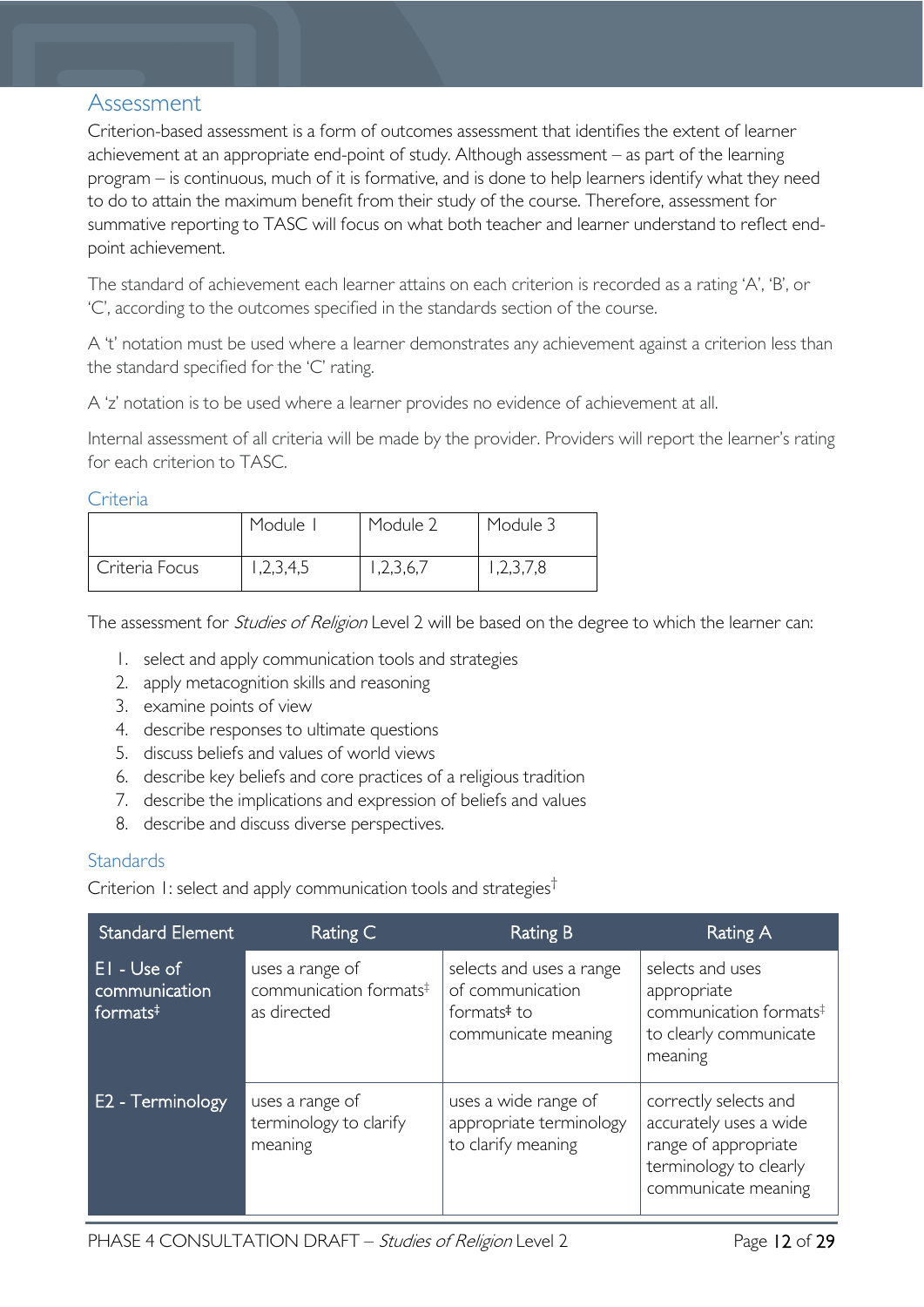| <b>Standard Element</b>                                                                                                     | Rating C                                                                                                                                           | Rating B                                                                                                                                                            | Rating A                                                                                                                                                                                                                                 |
|-----------------------------------------------------------------------------------------------------------------------------|----------------------------------------------------------------------------------------------------------------------------------------------------|---------------------------------------------------------------------------------------------------------------------------------------------------------------------|------------------------------------------------------------------------------------------------------------------------------------------------------------------------------------------------------------------------------------------|
| $E3 -$<br>Communication<br>protocols such as<br>use and control of<br>language, word<br>limits, referencing<br>and citation | uses a range of<br>communication<br>protocols such as<br>spelling, grammar,<br>punctuation, referencing<br>and citation to<br>communicate meaning. | selects and uses a wide<br>range of communication<br>protocols such as<br>spelling, grammar,<br>punctuation, referencing<br>and citation to<br>communicate meaning. | selects and correctly uses<br>a wide range of<br>communication<br>protocols, including<br>spelling, grammar,<br>punctuation, word limits<br>and ranges, referencing<br>and citation to accurately<br>and clearly communicate<br>meaning. |

 $\dagger$  In this course communication tools include communication formats and terminology, protocols include spelling, punctuation, grammar, referencing, citation and email protocols, and strategies include survey, research and the use of internet, email and computing technologies.

‡ Formats are considered to be the style and presentation guidelines and parameters for learner output including essays, reports, posters, oral reports, infographics, online slideshows, multi-modal presentations and other formats prescribed by work requirements or set by teachers.

Criterion 2: apply metacognition skills and reasoning

| <b>Standard Element</b>                                                  | <b>Rating C</b>                                                                                                    | <b>Rating B</b>                                                                                                                                                                                   | Rating A                                                                                                                                                                                                                                 |
|--------------------------------------------------------------------------|--------------------------------------------------------------------------------------------------------------------|---------------------------------------------------------------------------------------------------------------------------------------------------------------------------------------------------|------------------------------------------------------------------------------------------------------------------------------------------------------------------------------------------------------------------------------------------|
| EI - Sets goals and<br>improvement<br>strategies to<br>progress learning | identifies a personal<br>learning goal, and one or<br>more strategies to<br>enable the achievement<br>of that goal | identifies short-term and<br>long-term personal<br>learning goals and selects<br>strategies to enable the<br>achievement of those<br>goals                                                        | develops short-term and<br>long-term personal<br>learning goals and selects<br>and adapts strategies to<br>achieve those goals                                                                                                           |
| E2 - Creates plans<br>to complete tasks                                  | individually or<br>cooperatively identifies<br>resources and develops a<br>schedule to complete<br>simple tasks    | individually or<br>cooperatively creates<br>multi-dimensional<br>learning plans to<br>complete tasks                                                                                              | creates individual and<br>cooperative multi-<br>dimensional learning<br>plans to complete<br>ongoing tasks                                                                                                                               |
| E3 - Monitors<br>progress and<br>adjusts plans<br>accordingly            | collects evidence of<br>learning progress <sup>†</sup> in<br>written or multimodal<br>forms.                       | records and maps<br>evidence of individual<br>and collective learning<br>progress in written or<br>multimodal forms in<br>order to monitor<br>progress and adjust plans<br>and goals accordingly. | accurately records, maps<br>and annotates evidence<br>of individual and<br>collective learning<br>progress in written or<br>multimodal forms in<br>order to monitor<br>progress, effectively<br>refine plans and meet<br>learning goals. |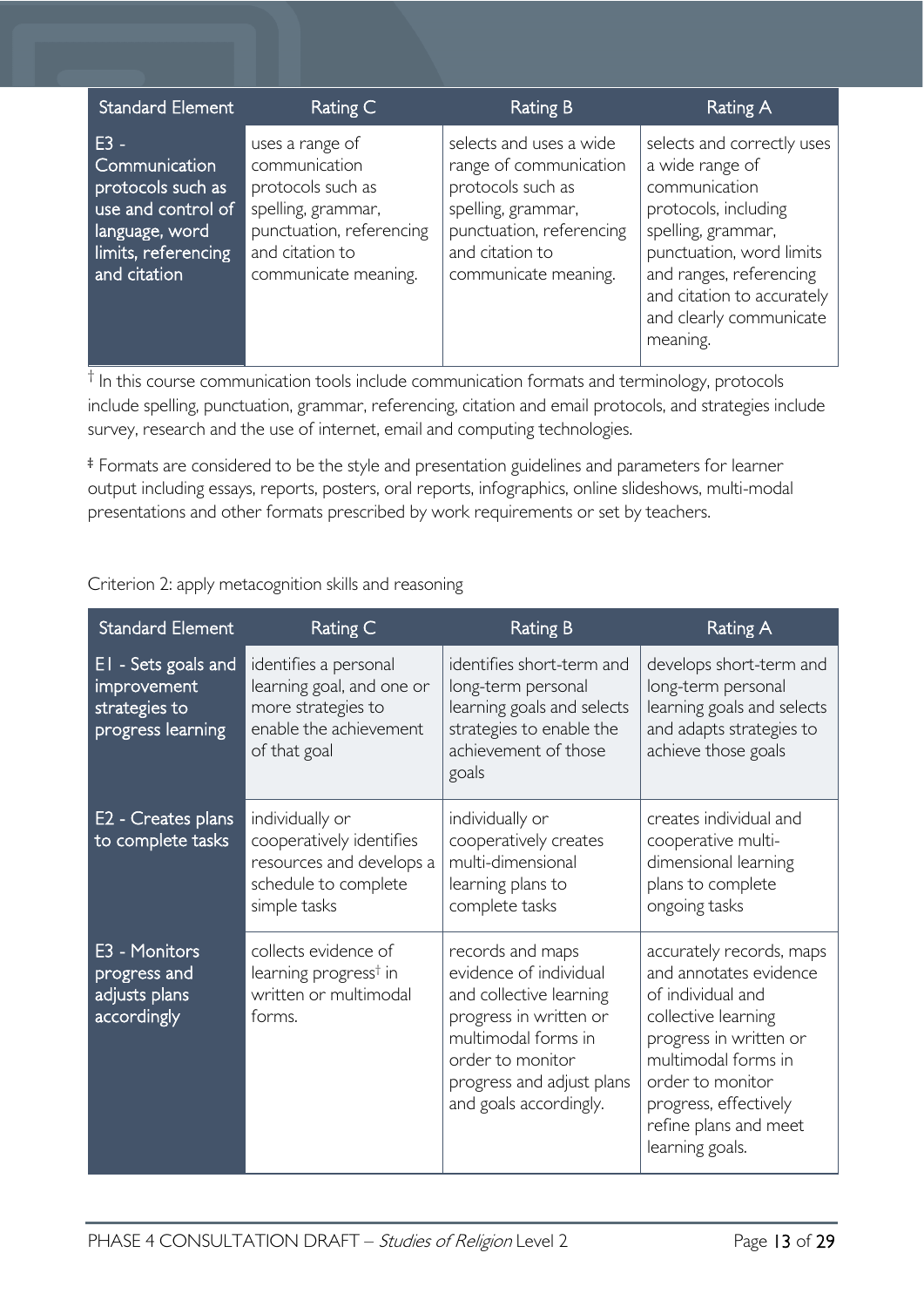† Learning progress includes progress through a plan, progress towards a goal or target, or progress to a higher standard.

| <b>Standard Element</b>                               | Rating C                                                                                                                          | <b>Rating B</b>                                                                                                               | Rating A                                                                                                                                |
|-------------------------------------------------------|-----------------------------------------------------------------------------------------------------------------------------------|-------------------------------------------------------------------------------------------------------------------------------|-----------------------------------------------------------------------------------------------------------------------------------------|
| EI - Distinguishes<br>fact from opinion               | distinguishes fact from<br>opinion and presents a<br>point of view when<br>directed to do so                                      | distinguishes fact from<br>opinion and supports<br>points of view with some<br>evidence or argument<br>when directed to do so | distinguishes fact from<br>opinion and supports<br>points of view with<br>relevant evidence and<br>argument                             |
| $E2$ - Coherence <sup>†</sup><br>of points of view    | identifies internal<br>elements of a point of<br>view such as emotion,<br>bias, reliability and quality<br>of reasoning           | describes internal<br>elements of a point of<br>view such as emotion,<br>bias, reliability and quality<br>of reasoning        | discusses the internal<br>coherence of elements<br>of a point of view such as<br>emotion, bias, reliability<br>and quality of reasoning |
| $E3$ - Consistency <sup>‡</sup><br>of points of view  | identifies one or two<br>beliefs, values, actions or<br>other points of view that<br>are consistent with a<br>given point of view | describes the consistency<br>of a point of view with<br>beliefs, values or other<br>points of view                            | discusses a point of view<br>as part of a set of points<br>of view or beliefs and<br>values                                             |
| E4 - Uses<br>evidence to<br>examine points of<br>view | identifies evidence or<br>lack of evidence in<br>support of a point of<br>view.                                                   | describes evidence in<br>support of a point of<br>view.                                                                       | explains the evidence<br>supporting or refuting a<br>point of view.                                                                     |

 $<sup>†</sup>$  the coherence of a point of view is measured with reference to the point of view on its own. For</sup> instance, does it make sense on its own? Does it make sense as a point of view, and is it a logical and rational conclusion?

‡ the consistency of a point of view is measured by comparing the point of view with other points of view, beliefs or values with which it should be consistent. Does it make sense within a world view, or might it contradict other points of view, values or beliefs held by the individual(s)?

§ the standard descriptors deconstruct what 'examine' means in the context of this criterion

Criterion 4: describe responses to ultimate questions

| <b>Standard Element</b>                               | Rating C                                                            | Rating B                                                           | Rating A                                                                                 |
|-------------------------------------------------------|---------------------------------------------------------------------|--------------------------------------------------------------------|------------------------------------------------------------------------------------------|
| EI - Identifies<br>ultimate<br>questions <sup>t</sup> | identifies ultimate<br>questions in written and<br>multimodal forms | describes ultimate<br>questions in written and<br>multimodal forms | explains the significance<br>of ultimate questions in<br>written and multimodal<br>forms |
| E2 - Describes<br>responses to<br>ultimate questions  | identifies responses to<br>ultimate questions                       | describes responses to<br>ultimate questions                       | explains responses to<br>ultimate questions                                              |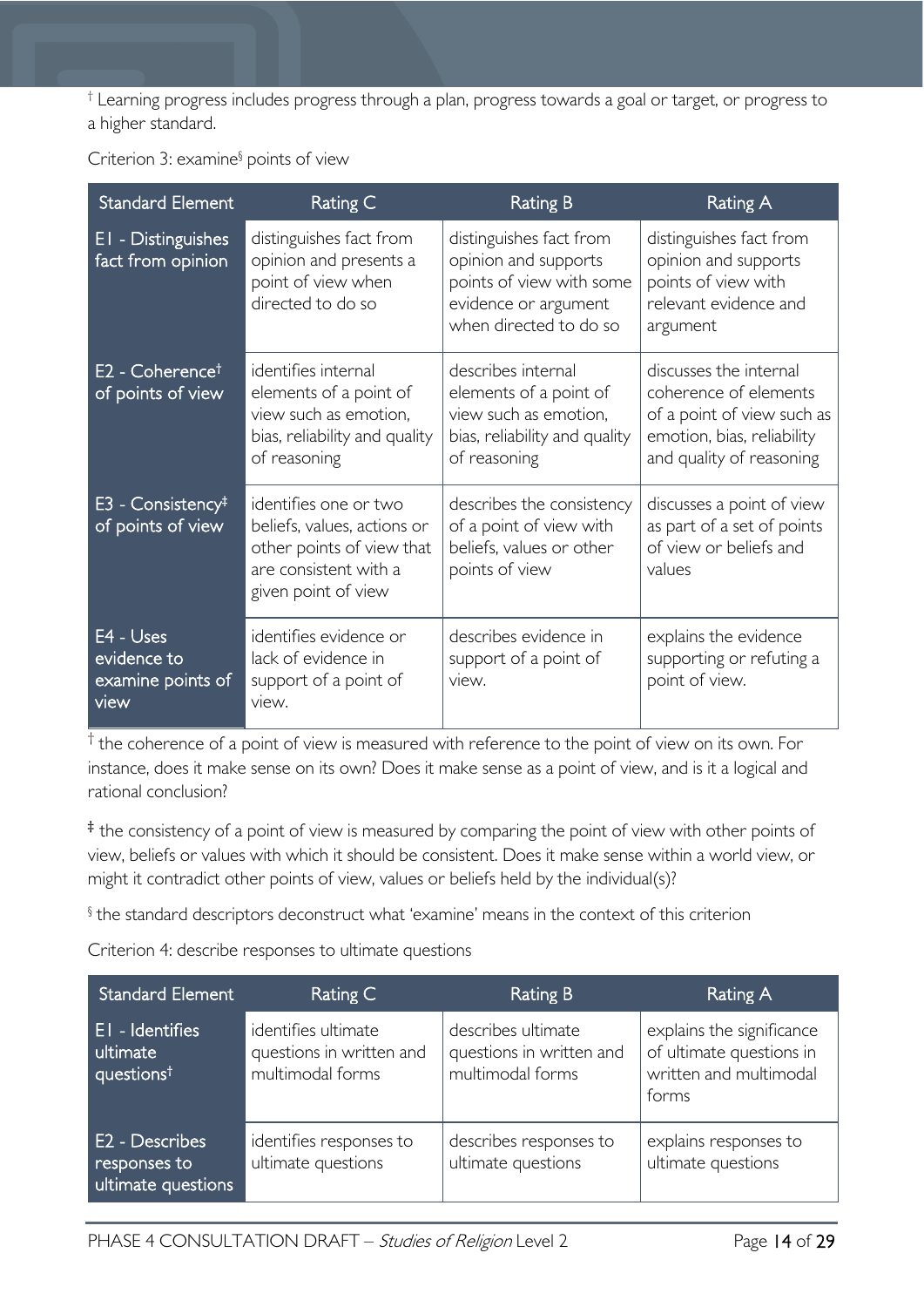| <b>Standard Element</b>                                                                                      | Rating C                                                                                                   | Rating B                                                                                                                                   | <b>Rating A</b>                                                                                                                                                     |
|--------------------------------------------------------------------------------------------------------------|------------------------------------------------------------------------------------------------------------|--------------------------------------------------------------------------------------------------------------------------------------------|---------------------------------------------------------------------------------------------------------------------------------------------------------------------|
| E3 - Locates<br>information on<br>ultimate questions<br>and responses to<br>them in order to<br>create texts | uses provided<br>information sources on<br>ultimate questions and<br>responses to them to<br>create texts. | collects information<br>sources on ultimate<br>questions and responses<br>to them to create<br>informative written or<br>multimodal texts. | effectively collects and<br>sorts sources of<br>information on ultimate<br>questions and responses<br>to them in order to<br>create written or<br>multimodal texts. |

 $<sup>†</sup>$  ultimate questions are those questions about meaning, purpose and value in life and the universe.</sup> Examples include, but are not limited to, those about – why we are here, the meaning of life, life after death, right and wrong, the origin of the universe and gods or spiritual creatures.

Criterion 5: discuss beliefs and values of world views

| <b>Standard Element</b>                                                                                                                                                              | Rating C                                                                                                                                                                                          | <b>Rating B</b>                                                                                             | Rating A                                                                                         |  |
|--------------------------------------------------------------------------------------------------------------------------------------------------------------------------------------|---------------------------------------------------------------------------------------------------------------------------------------------------------------------------------------------------|-------------------------------------------------------------------------------------------------------------|--------------------------------------------------------------------------------------------------|--|
| EI - Questions<br>beliefs, values and<br>assumption                                                                                                                                  | uses provided questions<br>selects suitable questions<br>to inquire into beliefs<br>to guide inquiry into<br>and values of world<br>beliefs, values and<br>assumptions of world<br>views<br>views |                                                                                                             | develops questions to<br>guide inquiry into beliefs,<br>values and assumptions<br>of world views |  |
| E <sub>2</sub> - Discusses<br>beliefs and values<br>and their<br>assumptions                                                                                                         | describes beliefs and<br>values of a world view                                                                                                                                                   | discusses beliefs and<br>values of a world view,<br>and identifies some<br>assumptions<br>underpinning them | explains beliefs and<br>values of a world view<br>and some assumptions<br>underpinning them      |  |
| E3 - Describes<br>identifies some<br>connections<br>connections between<br>between beliefs,<br>core beliefs, values and<br>world views.<br>values,<br>assumptions and<br>world views |                                                                                                                                                                                                   | describes some<br>connections between<br>core beliefs, values,<br>assumptions and world<br>views.           | explains some<br>connections between<br>core beliefs, values,<br>assumptions and world<br>views. |  |

Criterion 6: describe key beliefs and core practices of a religious tradition

| <b>Standard Element</b>                 | Rating C                                                                                            | Rating B                                                                                           | Rating A                                                                                          |
|-----------------------------------------|-----------------------------------------------------------------------------------------------------|----------------------------------------------------------------------------------------------------|---------------------------------------------------------------------------------------------------|
| EI - Describes<br>beliefs and values    | identifies key beliefs and<br>values of a religious<br>tradition in written and<br>multimodal forms | describes key beliefs and<br>values of a religious<br>tradition in written and<br>multimodal forms | explains key beliefs and<br>values of a religious<br>tradition in written and<br>multimodal forms |
| E <sub>2</sub> - Describes<br>practices | identifies core practices<br>of a religious tradition                                               | describes core practices<br>of a religious tradition                                               | explains core practices of<br>a religious tradition                                               |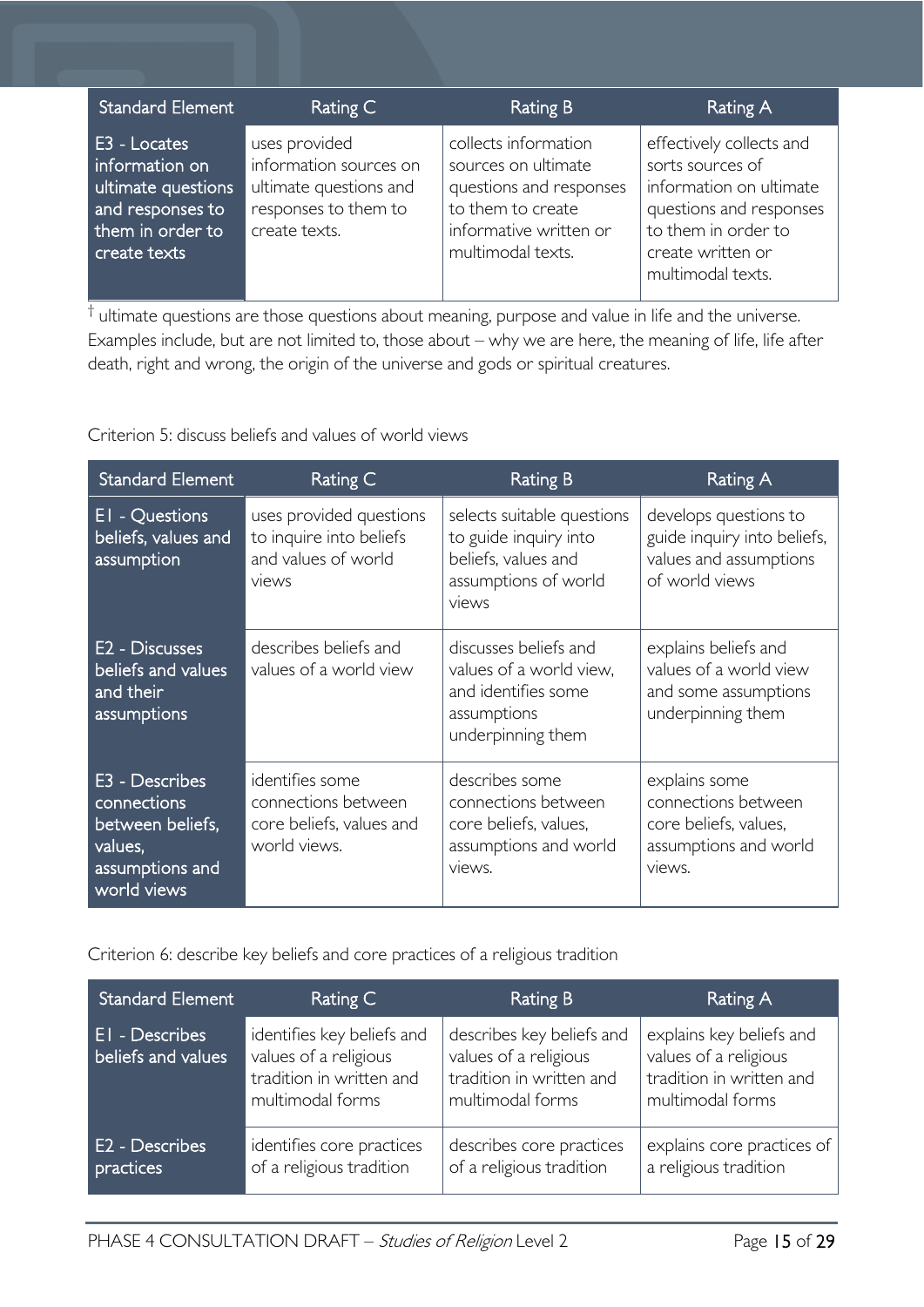| <b>Standard Element</b>                                                                               | Rating C                                                                                                | Rating B                                                                                               | Rating A                                                                                                         |
|-------------------------------------------------------------------------------------------------------|---------------------------------------------------------------------------------------------------------|--------------------------------------------------------------------------------------------------------|------------------------------------------------------------------------------------------------------------------|
| E3 - Describes<br>similarities,<br>differences and<br>connections<br>between and<br>within traditions | identifies similarities,<br>differences and<br>connections between<br>beliefs, values and<br>practices. | describes similarities,<br>differences and<br>connections between<br>beliefs, values and<br>practices. | explains aspects of<br>similarities, differences<br>and connections<br>between beliefs, values<br>and practices. |

Criterion 7: describe the implications and expression of beliefs and values

| <b>Standard Element</b>                                                                    | Rating C                                                                                | <b>Rating B</b>                                                                                  | Rating A                                                                                 |
|--------------------------------------------------------------------------------------------|-----------------------------------------------------------------------------------------|--------------------------------------------------------------------------------------------------|------------------------------------------------------------------------------------------|
| EI - Inquires into<br>the implications of<br>beliefs and values                            | uses provided questions<br>to inquire into the<br>implications of beliefs<br>and values | selects suitable questions<br>to guide inquiry into the<br>implications of beliefs<br>and values | develops questions to<br>guide inquiry into the<br>implications of beliefs<br>and values |
| <b>E2 - Outlines how</b><br>religious traditions<br>advise adherents<br>to live their life | identifies ways a religious<br>tradition advises<br>adherents to live their<br>life     | outlines how a religious<br>tradition advises<br>adherents to live their<br>life                 | discusses how a religious<br>tradition advises<br>adherents to live their<br>life        |
| E3 - Describes<br>why Religious<br><b>Traditions include</b><br>certain practices          | identifies religious<br>practices as a<br>consequence of beliefs<br>and values.         | describes why a religious<br>tradition encourages<br>certain practices.                          | discusses why a religious<br>tradition encourages<br>certain practices.                  |

Criterion 8: describe and discuss diverse perspectives

| <b>Standard Element</b>                                                        | Rating C                                                                                                                                                                                                                                                                                     | <b>Rating B</b>                                                                    | Rating A                                                                                                          |
|--------------------------------------------------------------------------------|----------------------------------------------------------------------------------------------------------------------------------------------------------------------------------------------------------------------------------------------------------------------------------------------|------------------------------------------------------------------------------------|-------------------------------------------------------------------------------------------------------------------|
| EI - Describes<br>diverse<br>perspectives                                      | identifies diverse<br>describes and compares<br>diverse perspectives<br>perspectives using<br>written and multimodal<br>using written and<br>multimodal<br>communication<br>communication<br>identifies reasons for<br>describes reasons for<br>diverse perspectives<br>diverse perspectives |                                                                                    | explains similarities and<br>differences between<br>perspectives using<br>written and multimodal<br>communication |
| E <sub>2</sub> - Describes<br>reasons for<br>diverse<br>perspectives           |                                                                                                                                                                                                                                                                                              |                                                                                    | discusses origins, reasons<br>for and impacts of,<br>diverse perspectives                                         |
| E3 - Describes the<br>opportunities that<br>diverse<br>perspectives<br>provide | identifies advantages or<br>opportunities that<br>diverse perspectives<br>provide.                                                                                                                                                                                                           | describes advantages and<br>opportunities that<br>diverse perspectives<br>provide. | discusses advantages and<br>opportunities that<br>diverse perspectives<br>provide.                                |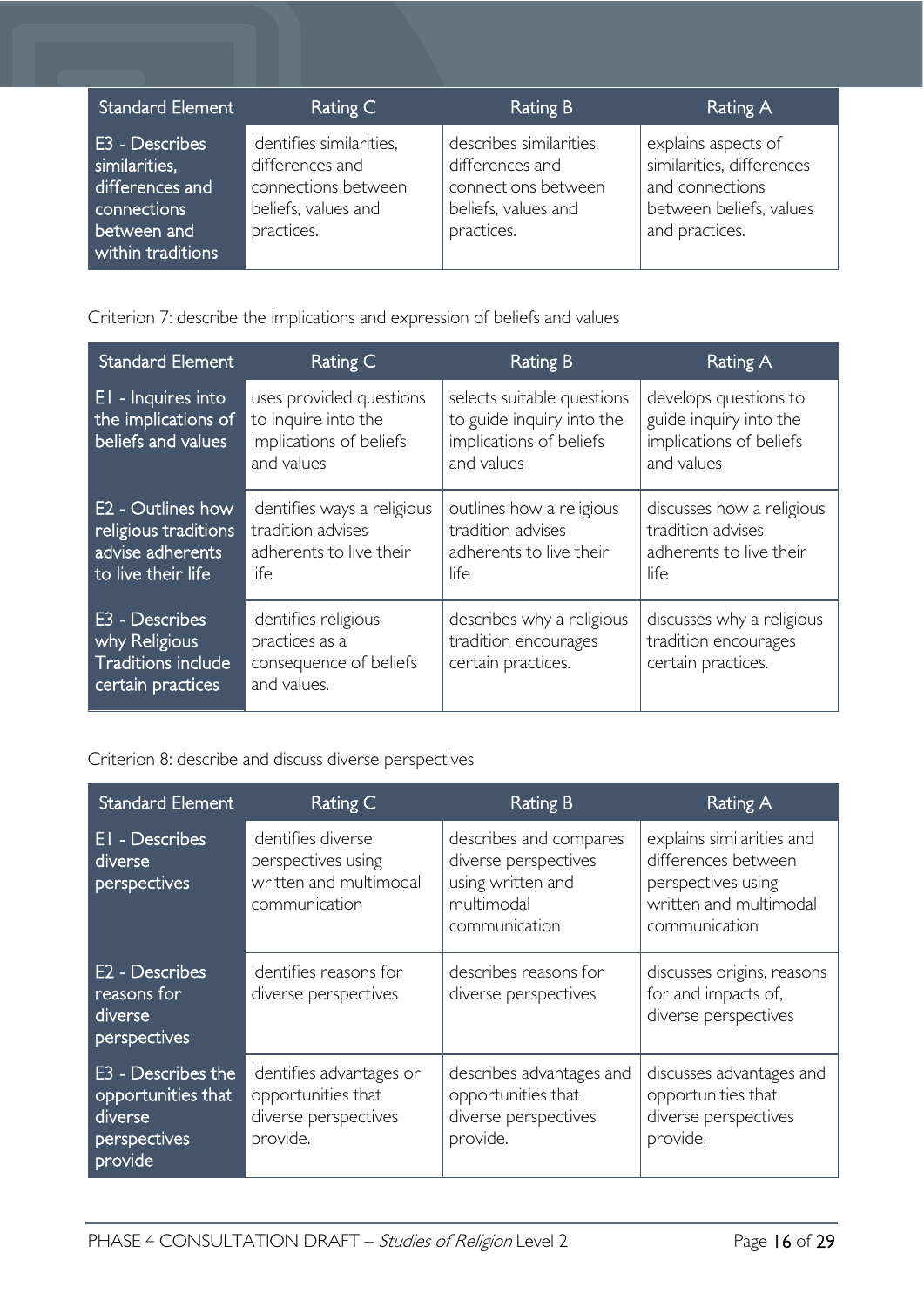### <span id="page-16-0"></span>Quality Assurance

• This will be determined by TASC at the time of accreditation.

### <span id="page-16-1"></span>Qualifications and Award Requirements

The final award will be determined by the Office of Tasmanian Assessment, Standards and Certification from 8 ratings.

The minimum requirements for an award in *Studies of Religion* Level 2 are as follows:

EXCEPTIONAL ACHIEVEMENT (EA) 6 'A' ratings, 2 'B' rating

HIGH ACHIEVEMENT (HA) 3 'A' ratings, 4 'B' ratings, 1 'C' rating

COMMENDABLE ACHIEVEMENT (CA) 4 'B' ratings, 3 'C' ratings

SATISFACTORY ACHIEVEMENT (SA) 6 'C' ratings

PRELIMINARY ACHIEVEMENT (PA) 4 'C' ratings

A learner who otherwise achieves the rating for a CA (Commendable Achievement) or SA (Satisfactory Achievement) award but who fails to show any evidence of achievement in one or more criteria ('z' notation) will be issued with a PA (Preliminary Achievement) award.

### <span id="page-16-2"></span>Course Evaluation

• This will be confirmed by the time of accreditation.

### <span id="page-16-3"></span>Course Developer

This course has been developed by the Department of Education's Years 9 to 12 Learning Unit in collaboration with Catholic Education Tasmania and Independent Schools Tasmania.

### <span id="page-16-4"></span>Accreditation and Version History

• Details to be determined by TASC at the time of accreditation.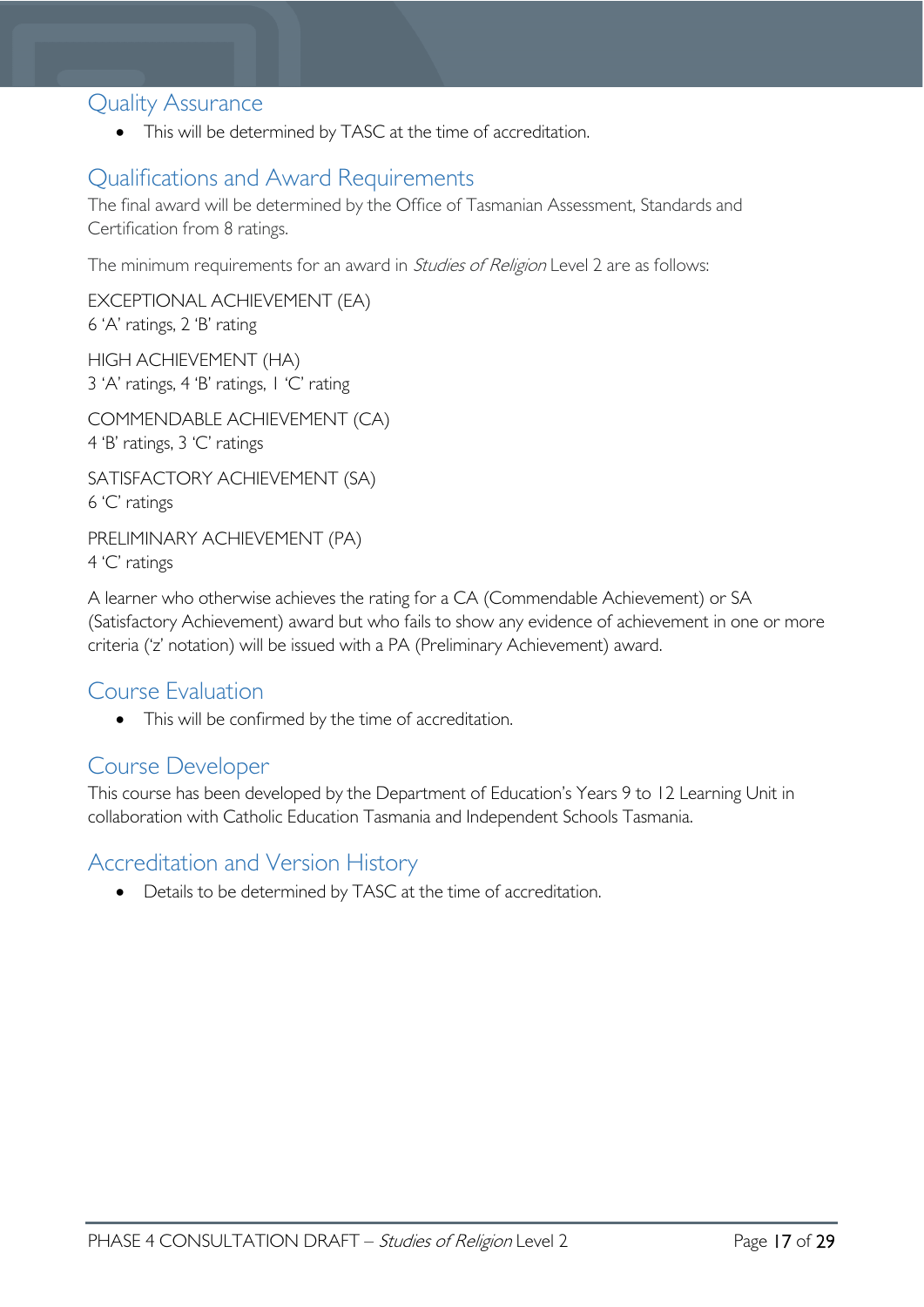# Appendix 1 - Line of Sight

| Learning Outcomes |         |                          |           |  |
|-------------------|---------|--------------------------|-----------|--|
|                   | Content |                          |           |  |
|                   |         | <b>Work Requirements</b> |           |  |
|                   |         |                          | Criteria  |  |
|                   |         |                          | Standards |  |
|                   |         |                          |           |  |

<span id="page-17-0"></span>

| Learning Outcomes                                                          | Course         | Work           | Criteria       | Standards      | General                    |
|----------------------------------------------------------------------------|----------------|----------------|----------------|----------------|----------------------------|
|                                                                            | Content        | Requirements   |                |                | Capabilities (GC)          |
| Communicate purposefully and appropriately about religion.                 | Module 1, 2, 3 | Module 1, 2, 3 | C <sub>1</sub> | E1, 2, 3       | GC:                        |
|                                                                            |                |                |                |                | 拳目<br>C.                   |
|                                                                            |                |                |                |                | $\mathbf{c_3}$<br>┳        |
| Apply metacognitive reasoning and skills individually and collaboratively. | Module 1, 2, 3 | Module 1, 2, 3 | C <sub>2</sub> | E1, 2, 3       | GC:                        |
|                                                                            |                |                |                |                | ⇔ ⊟<br>G.                  |
| 3.<br>Identify, form and test points of view.                              | Module 1, 2, 3 | Module 1, 2, 3 | C <sub>3</sub> | $E$ 1, 2, 3, 4 | GC:                        |
|                                                                            |                |                |                |                | ⇔ ⊟<br>C.                  |
|                                                                            |                |                |                |                | ©ු                         |
| Identify ultimate questions and answers provided to those questions.<br>4. | Module         | Module I       | C <sub>4</sub> | E1, 2, 3       | GC:                        |
|                                                                            |                |                |                |                | $\mathbb{G} \boxplus \div$ |
|                                                                            |                |                |                |                | <sup>င</sup> ာ             |
| Analyse how meaning is made and reinforced.<br>5.                          | Module         | Module I       | C <sub>5</sub> | E1, 2, 3       | GC:                        |
|                                                                            |                |                |                |                | ≣                          |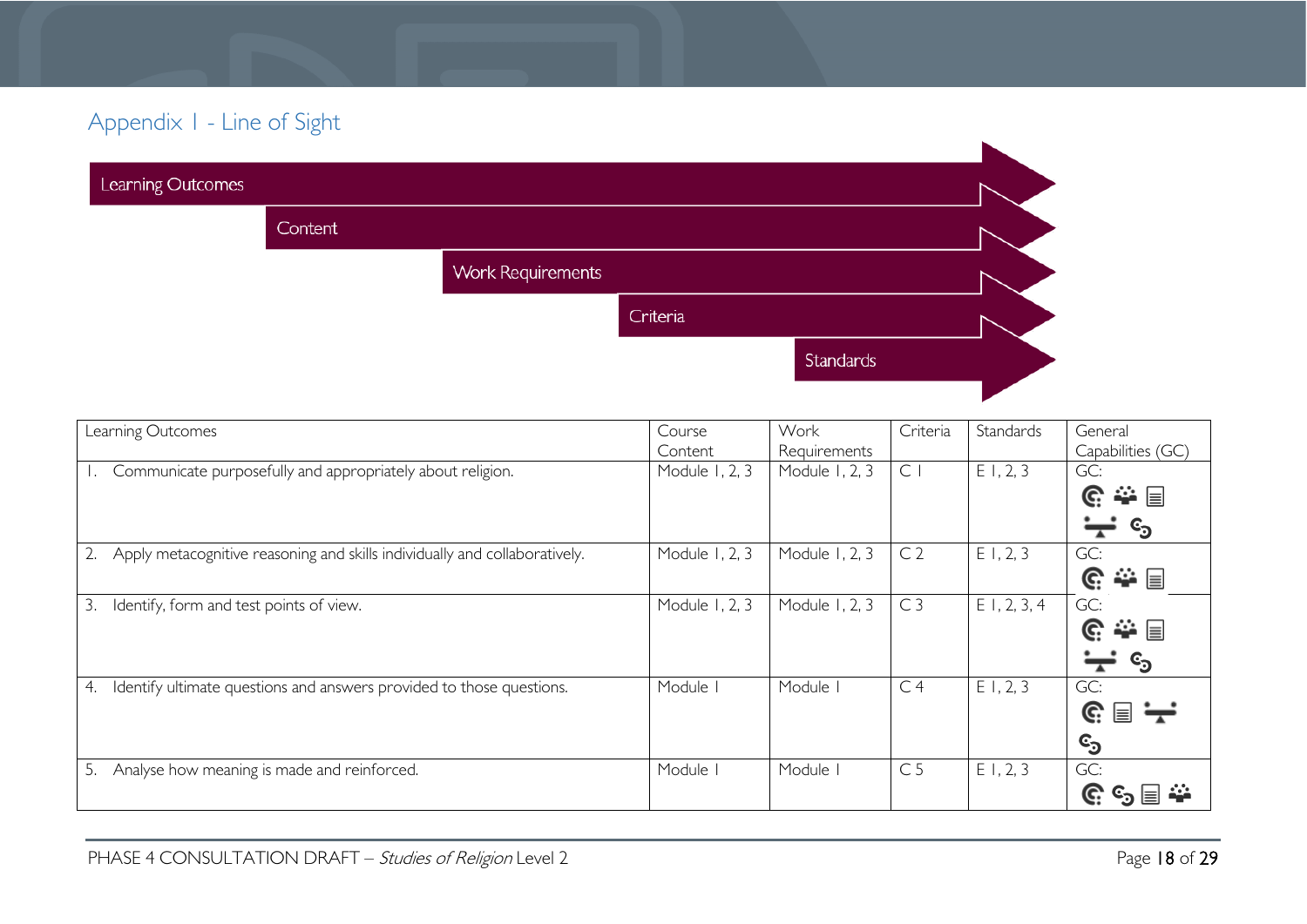| Learning Outcomes                                                      | Course<br>Content | Work<br>Requirements | Criteria       | Standards   | General<br>Capabilities (GC)                                       |
|------------------------------------------------------------------------|-------------------|----------------------|----------------|-------------|--------------------------------------------------------------------|
| Describe key beliefs and core practices of religious traditions.<br>6. | Module 2          | Module 2             | C <sub>6</sub> | E1, 2, 3    | GC:<br>$\mathbb{G} \equiv \mathbb{G}$                              |
| Analyse how religious values and beliefs are expressed.                | Module 2          | Module 2             | $C$ 7          | $E$ 1, 2, 3 | GC:                                                                |
| Explain different ways of seeing the world.<br>8.                      | Module 3          | Module 3             | C8             | E1, 2, 3    | GC:<br>$\mathbb{G} \triangleq \boxplus$<br>$\mathbf{c}_\mathbf{0}$ |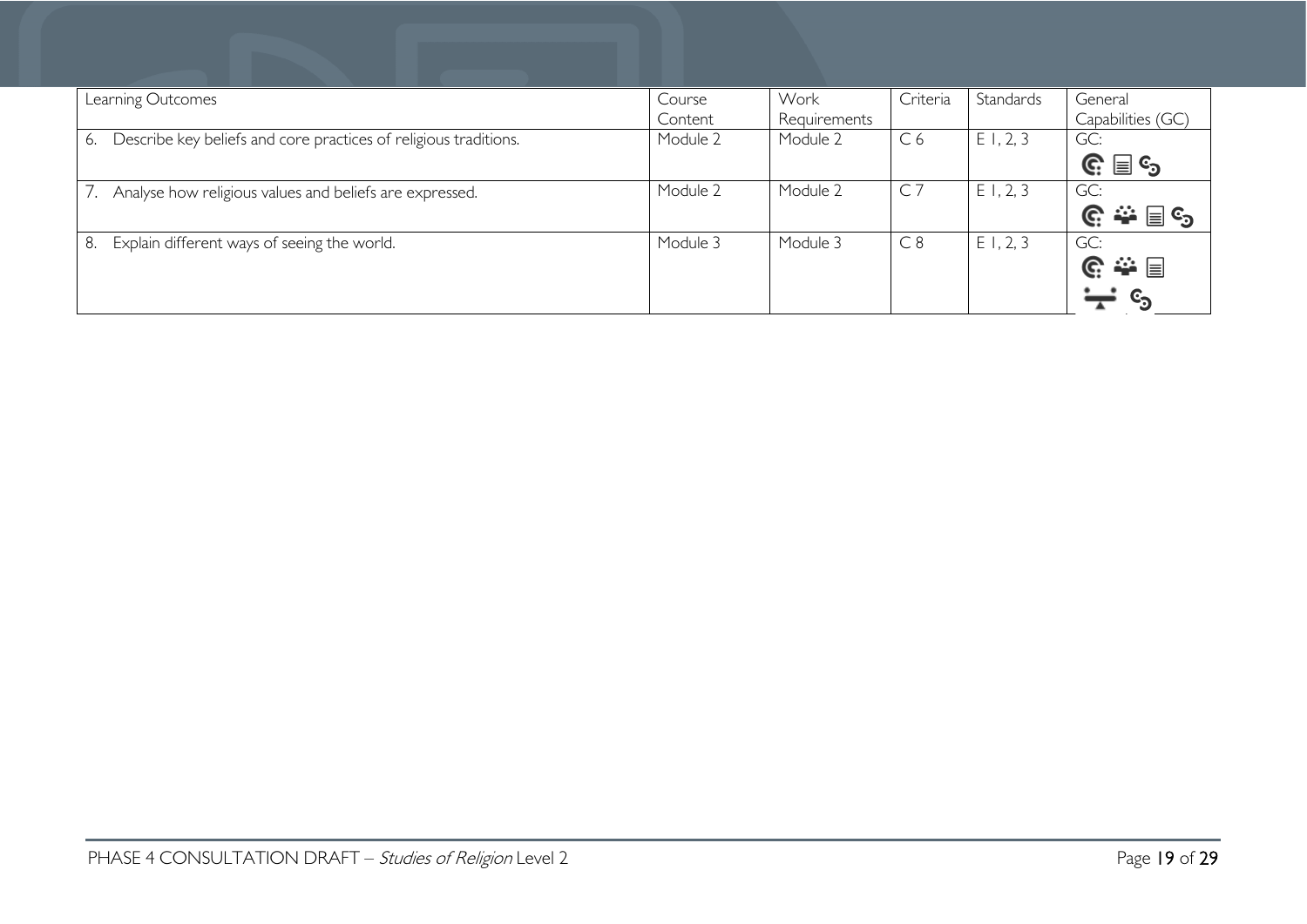## <span id="page-19-0"></span>Appendix 2 - Alignment to Curriculum Frameworks

There are no statements of national standards or frameworks relevant to this course.

All criteria and standards have been aligned where relevant with Australian Curriculum Ancient and Modern History Unit 1 and 2 Level Descriptions.

Criterion 1 – select and apply communication strategies, has been aligned where possible to Australian Curriculum Senior Secondary English learning outcomes for Units 1 and 2.

Australian Curriculum General Capabilities continua were used to inform the standards for Criterion 2 of this course <https://www.australiancurriculum.edu.au/f-10-curriculum/general-capabilities/>

### <span id="page-19-1"></span>Appendix 3 - Work Requirements

#### <span id="page-19-2"></span>Module 1 Work Requirements Specifications

Focus Area: Transdisciplinary Projects

Title of Work Requirement: The Search for Meaning

#### Mode /Format: Inquiry

Description: The work requirement for Module 1 consists of two (2) inquiries. Learners may select any two questions from column A in the table one question per inquiry. Learners may select any two modes of presentation from column B in the table, a different mode for each inquiry.

| Column A: Inquiry questions                                                                                                                                                                    | Column B: presentation options                                                                        |
|------------------------------------------------------------------------------------------------------------------------------------------------------------------------------------------------|-------------------------------------------------------------------------------------------------------|
| Referring to examples drawn from Module I<br>learning:<br>Compare one or two religious approaches to<br>a specific ultimate question with a more<br>literal or scientific approach to the same | blog<br>$\bullet$<br>podcast<br>storyboard<br>$\bullet$<br>oral report<br>written report<br>$\bullet$ |
| question<br>2.<br>How are the nature and character of a<br>spiritual being presented in stories about<br>them?                                                                                 | multi-modal presentation                                                                              |
| 3. How does religion impact the daily lives of<br>ordinary people?                                                                                                                             |                                                                                                       |
| How do fundamental questions of the<br>4.<br>twenty-first century differ from those of the<br>past?                                                                                            |                                                                                                       |

Size:  $300 - 600$  words,  $2 - 5$  minutes, or equivalent per inquiry

Timing: There are no timing specifications for the inquiries.

External agencies: Learners may engage with external agencies in completing this work requirement. Relevant criteria:

Criterion 1: all standard elements

Criterion 2: all standard elements

Criterion 3: all standard elements

Criterion 4: all standard elements

Criterion 5: all standard elements.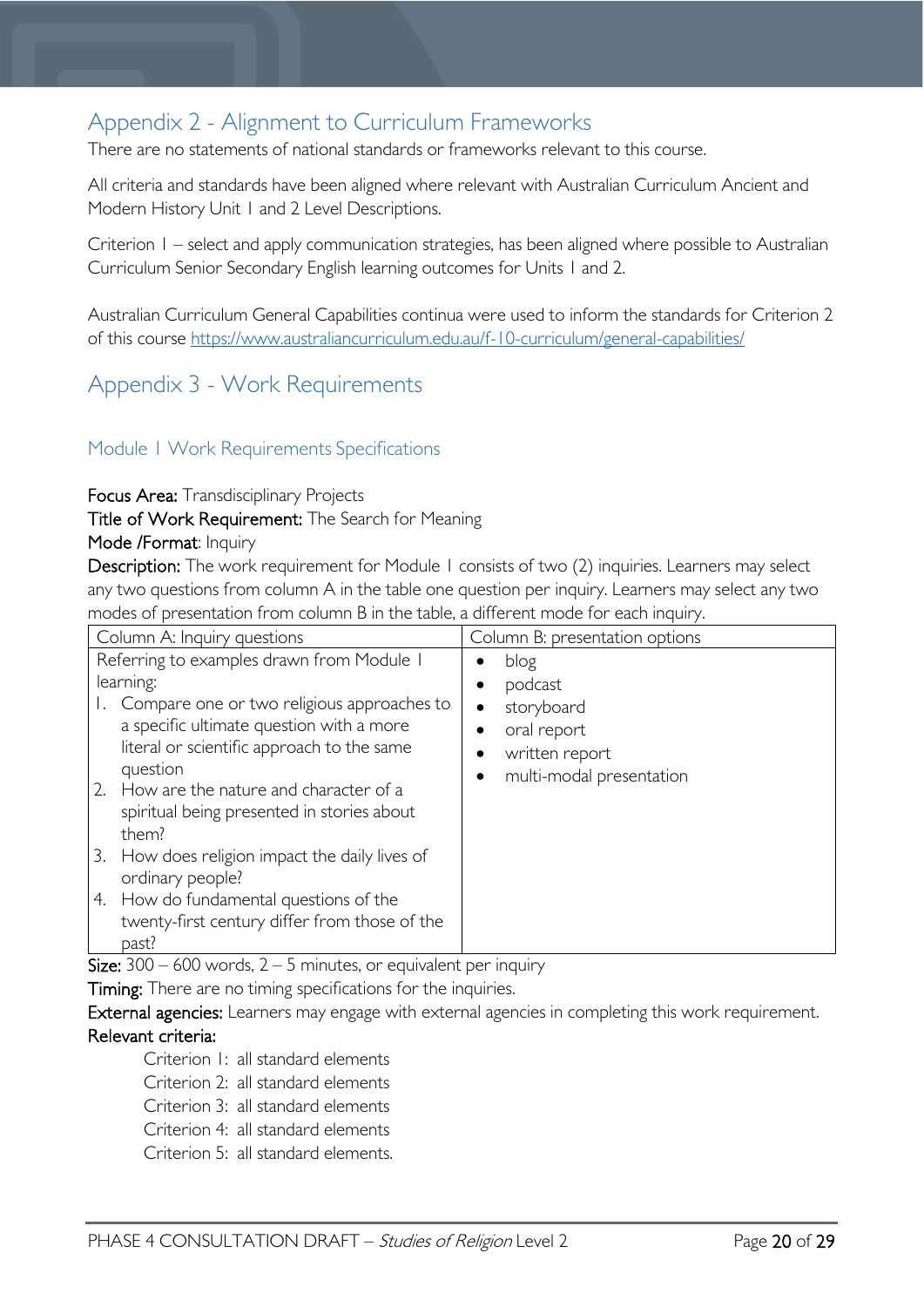#### <span id="page-20-0"></span>Module 2 Work Requirements Specifications

Focus Area: Transdisciplinary Projects

Title of Work Requirement: Faith in Practice Mode /Format: Extended response

Description: The work requirement for Module 2 consists of two (2) extended responses.

- Each extended response will focus on a different tradition.
- Each response will discuss how the tradition applies their beliefs and values through rituals, worship and daily life.
- Each extended response may be a written response or a multi-modal presentation.

Size:  $300 - 600$  words,  $2 - 5$  minutes or equivalent per extended response

Timing: The extended responses may be undertaken at different times during the module.

External agencies: Learners may engage with external agencies in completing this work requirement. Relevant criteria:

Criterion 1: all standard elements

Criterion 2: all standard elements

Criterion 3: all standard elements

Criterion 6: all standard elements

Criterion 7: all standard elements.

#### <span id="page-20-1"></span>Module 3 Work Requirements Specifications

Focus Area: Transdisciplinary Projects

Title of Work Requirement: Depth Studies

#### Mode /Format: Depth Study

Description: Learners will undertake two (2) depth studies with the topic and focus questions chosen from the key knowledge for Module 3. One depth study will be an individual depth study and one will be a small-group depth study. In special circumstances teachers or supervisors may give an individual learner permission to complete two individual or two group depth studies. The depth studies may be presented in written, oral presentation or multi-modal forms.

The depth studies will have a significant focus on presenting, understanding and appreciating diverse perspectives and will include three components:

- a descriptive element
- an explanatory element
- an analysis element.

Size: Individual depth study  $600 - 1000$  words or  $4 - 8$  minutes

Small-group depth study  $1200 - 1500$  words or  $8 - 12$  minutes

Timing: The depth studies may be undertaken at different times during the module.

External agencies: Learners may engage with external agencies in completing this work requirement. Relevant criteria:

Criterion 1: all standard elements

Criterion 2: all standard elements

Criterion 3: all standard elements

- Criterion 7: all standard elements
- Criterion 8: all standard elements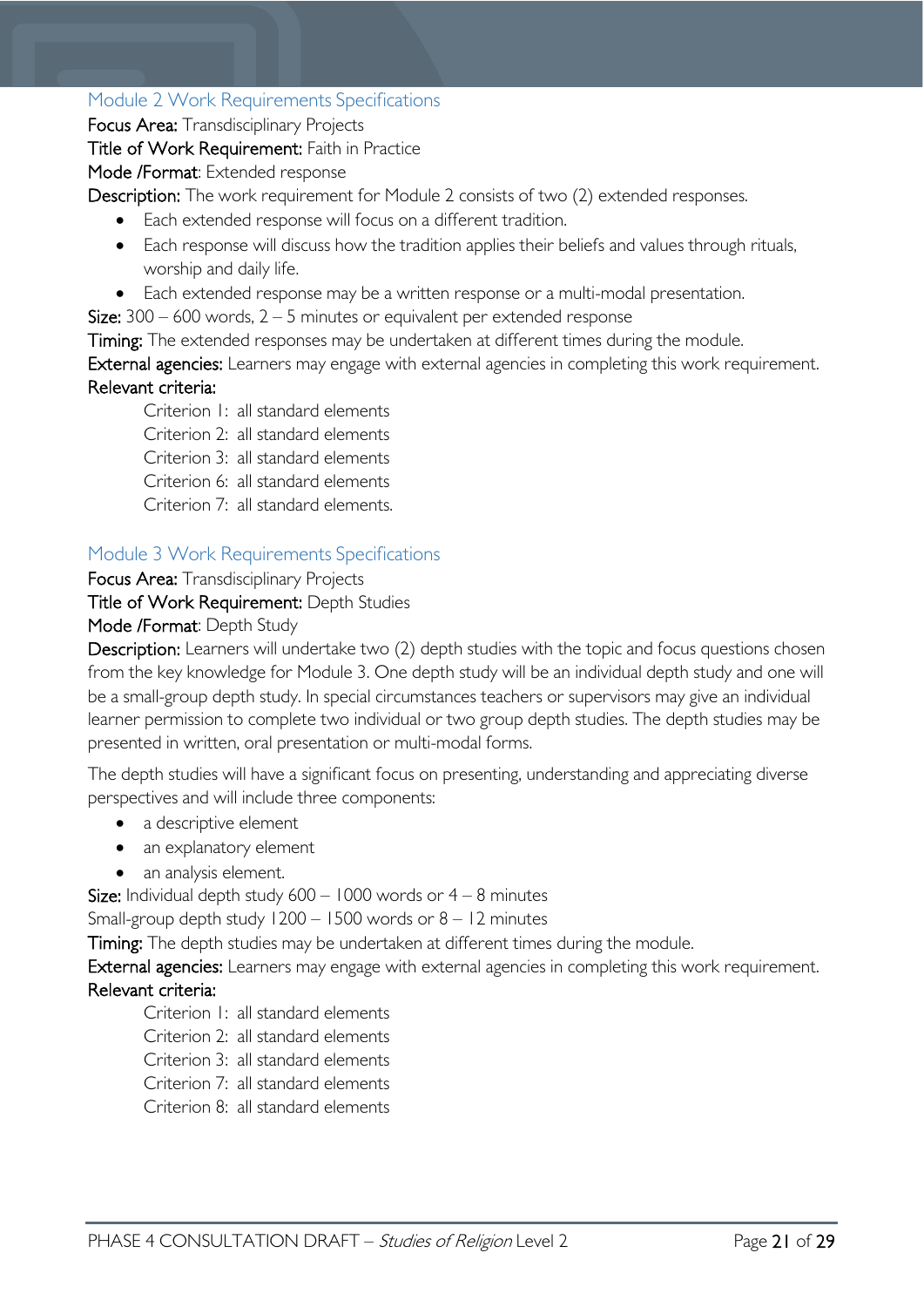### <span id="page-21-0"></span>Appendix 4 – General Capabilities and Cross-Curriculum Priorities

Learning across the curriculum content, including the cross-curriculum priorities and general capabilities, assists students to achieve the broad learning outcomes defined in the Alice Springs (Mparntwe) Education Declaration (December 2019).

#### General Capabilities:

The general capabilities play a significant role in the Australian Curriculum in equipping young Australians to live and work successfully in the twenty-first century.

In the Australian Curriculum, capability encompasses knowledge, skills, behaviours and dispositions. Students develop capability when they apply knowledge and skills confidently, effectively and appropriately in complex and changing circumstances, in their learning at school and in their lives outside school.

The general capabilities include:

- Critical and creative thinking  $\mathbb{C}$
- Ethical understanding  $\div$
- Information and communication technology capability  $\cdot \cdot$
- Intercultural understanding  $\frac{c_3}{ }$
- Literacy
- Numeracy
- **Personal and social capability**  $\ddot{\ddot{\bullet}}$

#### Cross-Curriculum Priorities:

Cross-curriculum priorities enable students to develop understanding about and address the contemporary issues they face, for their own benefit and for the benefit of Australia as a whole. The priorities provide national, regional and global dimensions which will enrich the curriculum through development of considered and focused content that fits naturally within learning areas. Incorporation of the priorities will encourage conversations between students, teachers and the wider community.

The cross-curriculum priorities include:

- Aboriginal and Torres Strait Islander Histories and Cultures  $\mathcal$
- Asia and Australia's Engagement with Asia **AA**
- Sustainability  $\triangleleft$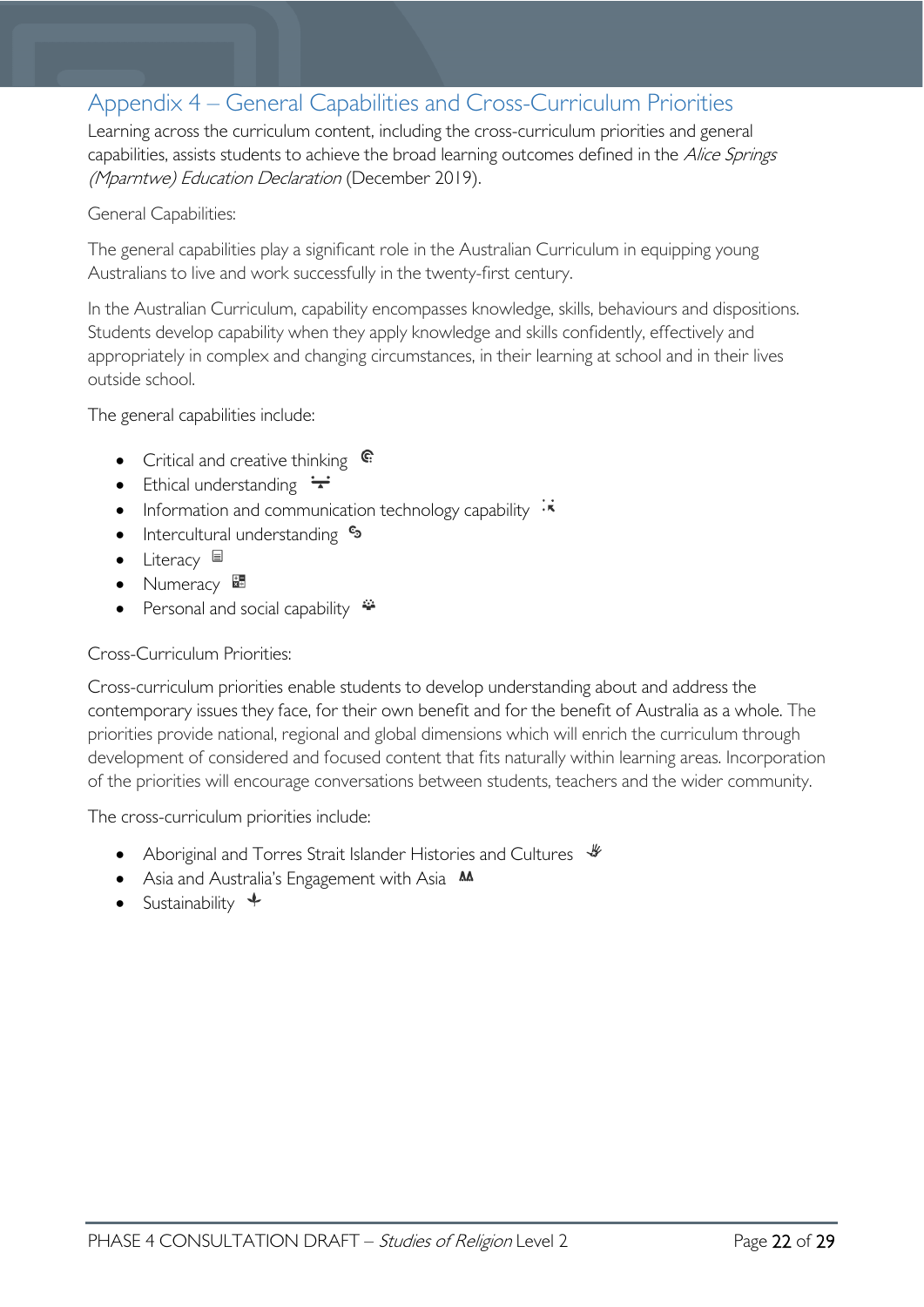# Appendix 5 – Glossary

<span id="page-22-0"></span>

| Term               | Definition                                                                                                                                                                                      | Source<br>Acknowledgement       | <b>Course Context</b>                                                                                                                                                                                                                                                                                                                                                                                                                                                                                                                        |
|--------------------|-------------------------------------------------------------------------------------------------------------------------------------------------------------------------------------------------|---------------------------------|----------------------------------------------------------------------------------------------------------------------------------------------------------------------------------------------------------------------------------------------------------------------------------------------------------------------------------------------------------------------------------------------------------------------------------------------------------------------------------------------------------------------------------------------|
| challenge to faith | Challenge: something that needs great mental or physical<br>effort in order to be done successfully and therefore tests<br>a person's ability: or, to question if something is true or<br>legal | Cambridge<br>Dictionary         | For the purposes of this course it is the religious<br>tradition that is challenged or tested rather than,<br>but not precluding, individuals. A challenge to<br>faith is something that must be overcome for the<br>tradition to continue, though it may change the<br>religious tradition in profound ways. In Studies of<br>Religion Level 2 teachers are best placed to<br>determine whether a learner's chosen challenge<br>suitably fits the definition and will provide<br>sufficient opportunity for the learner's<br>investigation. |
| coherence          | The quality of forming a unified whole                                                                                                                                                          | Oxford Languages                | In this course the coherence of a point of view is<br>measured with reference to the point of view on<br>its own. For instance, does it make sense on its<br>own? Does it make sense as a point of view, and<br>is it a logical and rational conclusion?                                                                                                                                                                                                                                                                                     |
| consistency        | In agreement with other facts or with typical or previous<br>behaviour                                                                                                                          | Cambridge English<br>Dictionary | In this course the consistency of a point of view is<br>measured by comparing the point of view with<br>other points of view, beliefs or values with which<br>it should be consistent. Does it make sense within<br>a world view, or might it contradict other points<br>of view, values or beliefs?                                                                                                                                                                                                                                         |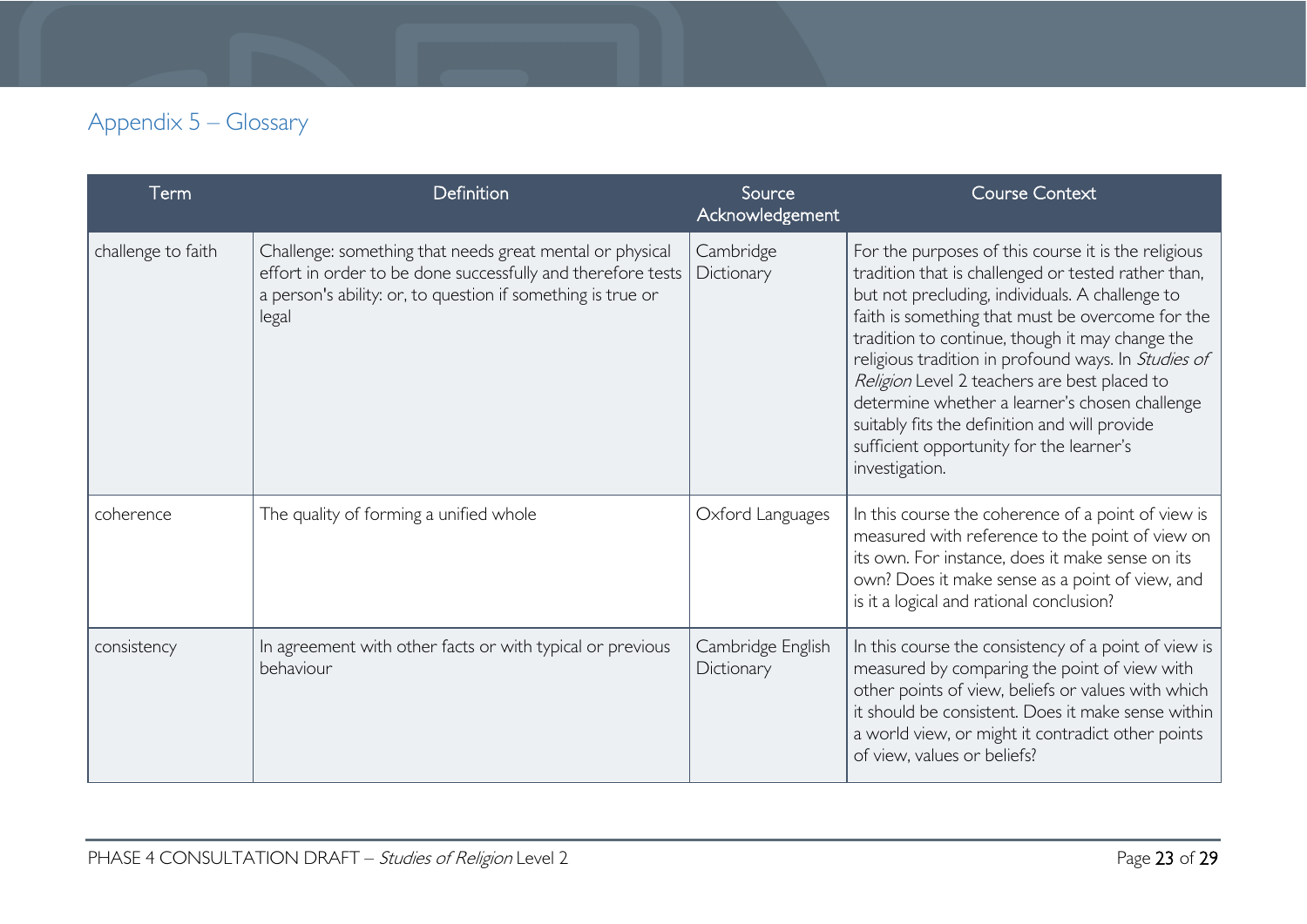| Term           | Definition                                                                                                                                                                                                                                                                                                                                                        | Source<br>Acknowledgement                  | <b>Course Context</b>                                                                                                                                                                                                                                                                                                                                                                                                                                                                                                                                                                                                                                                                                                                                          |
|----------------|-------------------------------------------------------------------------------------------------------------------------------------------------------------------------------------------------------------------------------------------------------------------------------------------------------------------------------------------------------------------|--------------------------------------------|----------------------------------------------------------------------------------------------------------------------------------------------------------------------------------------------------------------------------------------------------------------------------------------------------------------------------------------------------------------------------------------------------------------------------------------------------------------------------------------------------------------------------------------------------------------------------------------------------------------------------------------------------------------------------------------------------------------------------------------------------------------|
| core practices | The practices that are considered a central part of a<br>Religious Tradition.<br>Religious practices may include rituals, sermons,<br>commemoration or veneration, sacrifices, festivals, feasts,<br>trances, initiations, funerary services, matrimonial services,<br>meditation, prayer, music, art, dance, public service or<br>other aspects of human culture | Wikipedia                                  | These will consist of practices that are considered<br>typically religious such as prayer, worship and<br>ritual, as well as practices that might be unique to<br>a tradition and also a core component of that<br>tradition, such as Islamic zakat or Buddhist taking<br>of refuge. There will be different interpretations,<br>lists, specifications and understanding of core<br>practices within traditions and even within sub-<br>traditions (variants). Scholars will also differ in<br>their understanding of core practices and so<br>there is no intention that the term be any more<br>precise than this; differences in student<br>understanding of some core practices and<br>designation of particular practices as 'core' would<br>be expected. |
| describe       | Give an account of characteristics or features                                                                                                                                                                                                                                                                                                                    | <b>Existing TASC</b><br>accredited courses |                                                                                                                                                                                                                                                                                                                                                                                                                                                                                                                                                                                                                                                                                                                                                                |
| discuss        | Talk or write about a topic, taking into account different<br>issues and ideas                                                                                                                                                                                                                                                                                    | <b>Existing TASC</b><br>accredited courses |                                                                                                                                                                                                                                                                                                                                                                                                                                                                                                                                                                                                                                                                                                                                                                |
| examine        | Inquire into, inspect thoroughly, closely, carefully and in<br>detail                                                                                                                                                                                                                                                                                             | <b>Existing TASC</b><br>accredited courses | The meaning of examine in the context of<br>criterion 3 of this course is deconstructed in the<br>descriptors of the criterion.                                                                                                                                                                                                                                                                                                                                                                                                                                                                                                                                                                                                                                |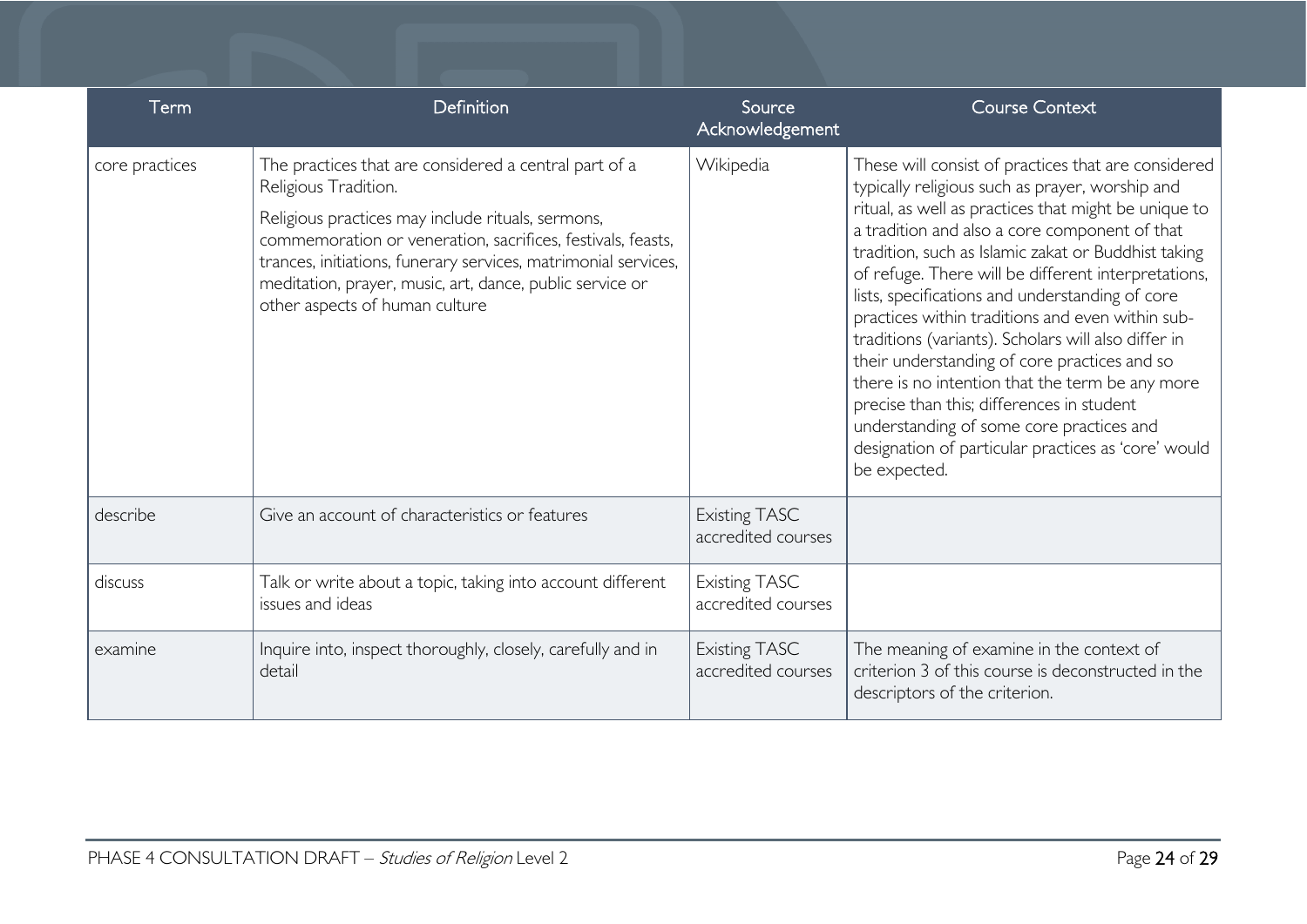| Term        | Definition                                           | Source<br>Acknowledgement | <b>Course Context</b>                                                                                                                                                                                                                                                                                                                                                                                                                                                                                                                                                                                                                                                                                                                       |
|-------------|------------------------------------------------------|---------------------------|---------------------------------------------------------------------------------------------------------------------------------------------------------------------------------------------------------------------------------------------------------------------------------------------------------------------------------------------------------------------------------------------------------------------------------------------------------------------------------------------------------------------------------------------------------------------------------------------------------------------------------------------------------------------------------------------------------------------------------------------|
| incorporeal | Not composed of matter, having no material existence | Oxford languages          | In this course learners should expect to<br>encounter reference to incorporeal beings (such<br>as angels, demons, deities), realms (such as<br>heaven), states of existence or being (such as a<br>soul, nirvana), influences or powers (such as<br>Karma, destiny, free will or love).                                                                                                                                                                                                                                                                                                                                                                                                                                                     |
| key beliefs | Belief: something that is held to be true            | Merriam-<br>Webster.com   | Key beliefs are the beliefs that are the foundation<br>of how we see and understand the world. In this<br>course the term refers to the beliefs that are<br>considered to be an essential part of a religious<br>tradition. A person who did not share those<br>beliefs would be unlikely to consider themselves<br>an adherent of the religious tradition. Key beliefs<br>could also be called core beliefs, fundamental<br>beliefs, articles of faith or any number of other<br>terms that signify a set, often defined, of key<br>beliefs. There is no intention that the term be any<br>more precise than that; differences in the<br>understanding of key beliefs and designation of<br>particular beliefs as 'key' would be expected. |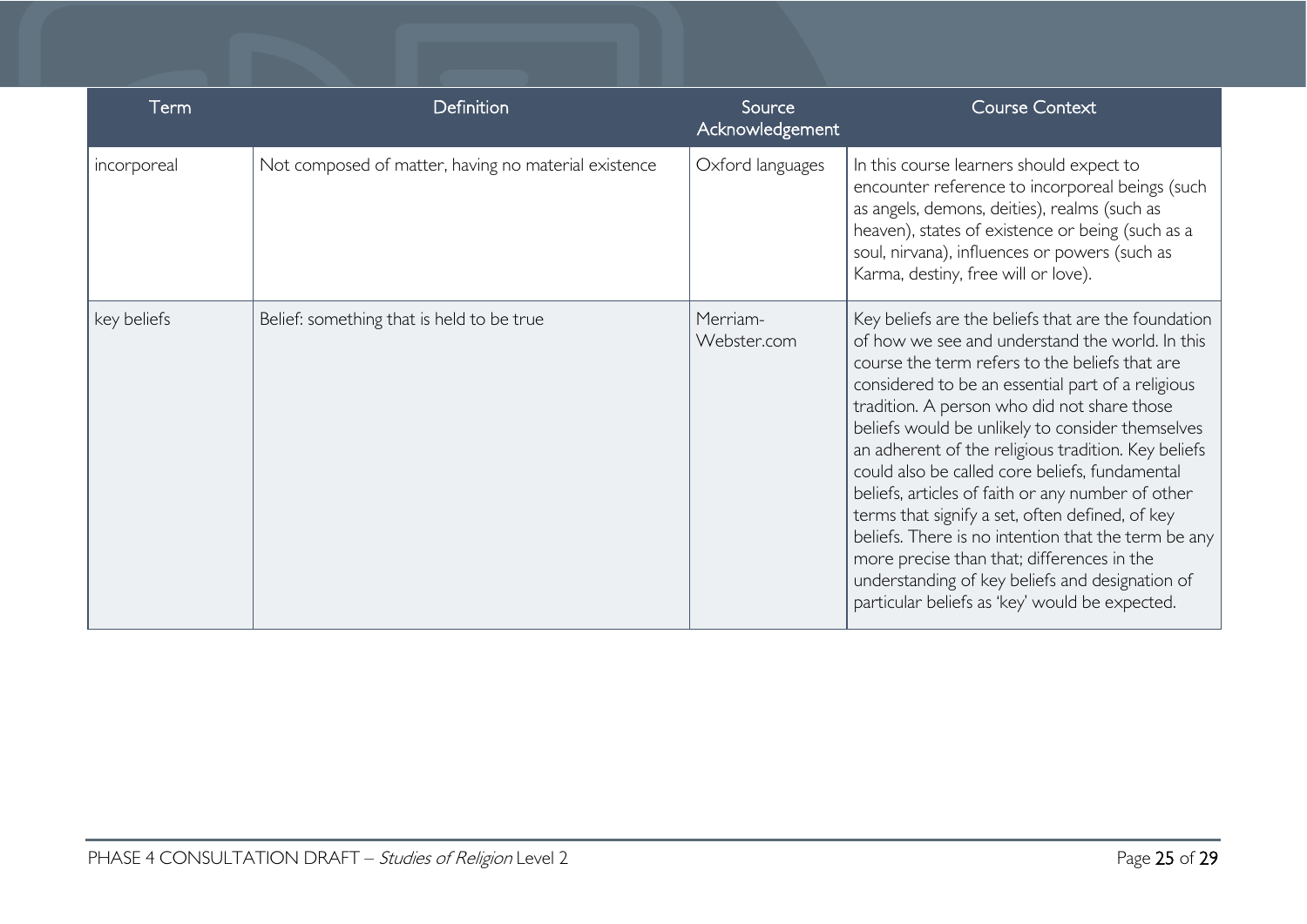| Term           | <b>Definition</b>                                                                                                               | Source<br>Acknowledgement       | <b>Course Context</b>                                                                                                                                                                                                                                                                                                                                                                                                                                                                                                                                                                                                                         |
|----------------|---------------------------------------------------------------------------------------------------------------------------------|---------------------------------|-----------------------------------------------------------------------------------------------------------------------------------------------------------------------------------------------------------------------------------------------------------------------------------------------------------------------------------------------------------------------------------------------------------------------------------------------------------------------------------------------------------------------------------------------------------------------------------------------------------------------------------------------|
| learning plans | A learning plan is a document that captures plans to<br>acquire knowledge and improve abilities or complete a<br>learning task. | Adapted from<br>simplicable.com | In this course a learning plan is understood to<br>refer to the plans made by a learner to achieve<br>learning goals or intentions. It is intended that all<br>learners of this course develop plans for their<br>learning and task completion in this course. The<br>term in the course document does not refer to<br>any formal learning plans required or suggested<br>outside of this course. The format of the plan is<br>up to the learner or teacher but is likely to<br>include some or all of the dimensions of time,<br>resource, mechanisms for monitoring and review,<br>outcomes or intentions, break-down of tasks and<br>more. |
| perspective    | 'From where one looks'. (Perspective: a particular way of<br>considering something                                              | Cambridge<br>dictionary         | In this course perspective means the way a<br>person or group sees something. Perspective is<br>influenced by beliefs, values, tradition, life<br>experience and more. Perspective differs from<br>'point of view'                                                                                                                                                                                                                                                                                                                                                                                                                            |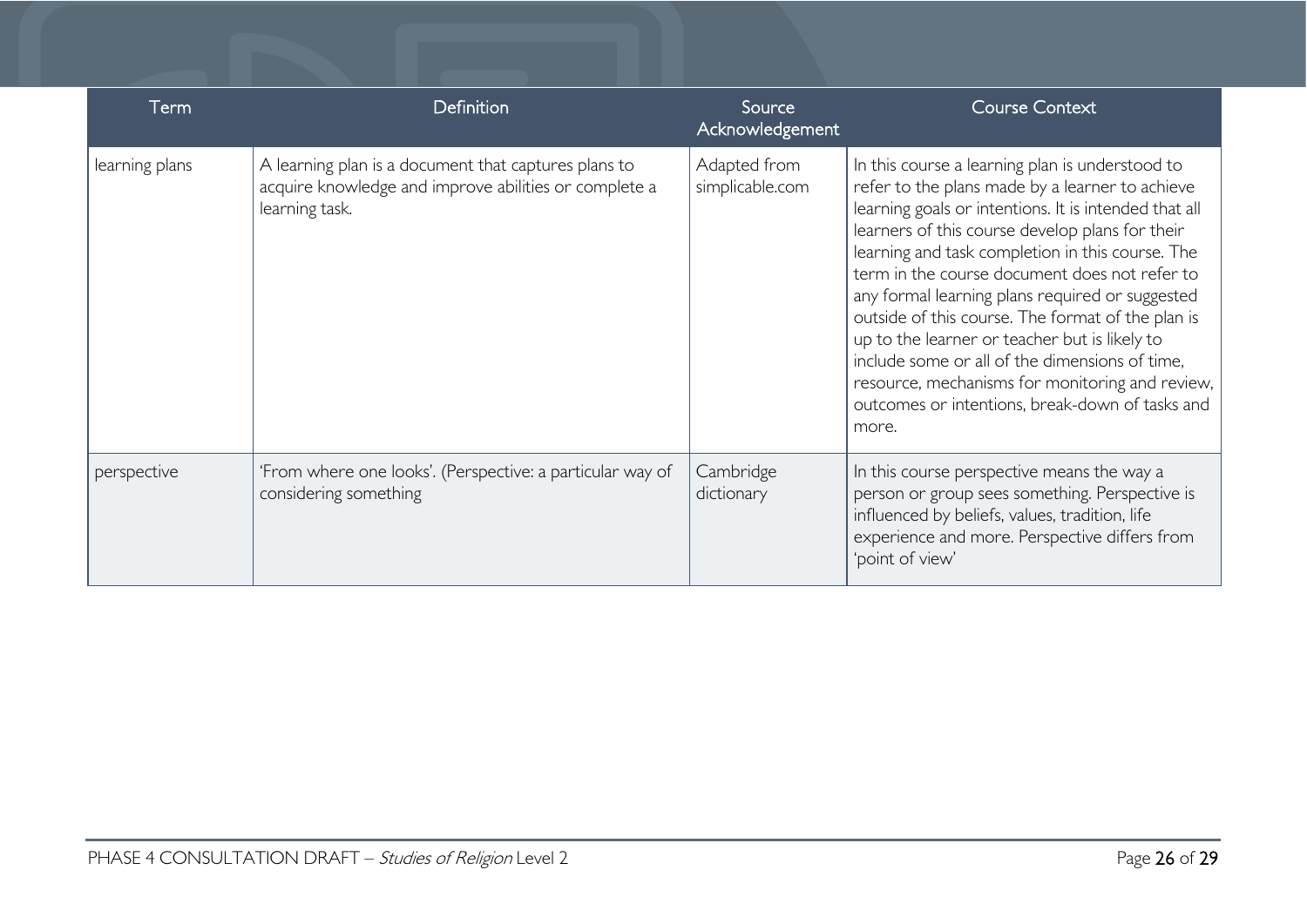| Term                 | Definition                                                                                        | Source<br>Acknowledgement     | <b>Course Context</b>                                                                                                                                                                                                                                                                                                                                                                                                                                                                                                                                                                                                                                                                                                         |
|----------------------|---------------------------------------------------------------------------------------------------|-------------------------------|-------------------------------------------------------------------------------------------------------------------------------------------------------------------------------------------------------------------------------------------------------------------------------------------------------------------------------------------------------------------------------------------------------------------------------------------------------------------------------------------------------------------------------------------------------------------------------------------------------------------------------------------------------------------------------------------------------------------------------|
| point of view        | You can refer to the opinions or attitudes that you have<br>about something as your point of view | Collins English<br>Dictionary | Specifically, in this course, a point of view is an<br>opinion or position. It differs from a perspective<br>in that it contains content. For instance, "I believe<br>that euthanasia is wrong" is a point of view<br>whereas Natural Law and a pro-life stance are<br>both perspectives that may hold that point of<br>view. The distinction is not a clean one, e.g. pro-<br>life can also be a point of view as we can look at<br>an issue from a pro-life perspective, but we can<br>also have a pro-life point of view on an issue like<br>euthanasia. Learners are not expected to adhere<br>to these glossary definitions and can expect to<br>find a variety of terms used for similar purposes<br>in their research. |
| proselytise          | Convert or attempt to convert (someone) from one<br>religion, belief, or opinion to another       | Oxford Languages              |                                                                                                                                                                                                                                                                                                                                                                                                                                                                                                                                                                                                                                                                                                                               |
| religious structures | The organisation of a religion                                                                    | quizlet.com                   | This term is variously applied to mean religious<br>buildings, the organisation of religious creed, the<br>characteristics shared by most religions, etc. In<br>this course the term refers to the organisational<br>elements of a religious tradition roughly<br>categorised under the headings of people (such<br>as a clergy, priesthood, monastics, etc.), places<br>(such as places of worship, ritual sites or sites of<br>pilgrimage) and times (such as times of worship,<br>holy days, festivals, etc.).                                                                                                                                                                                                             |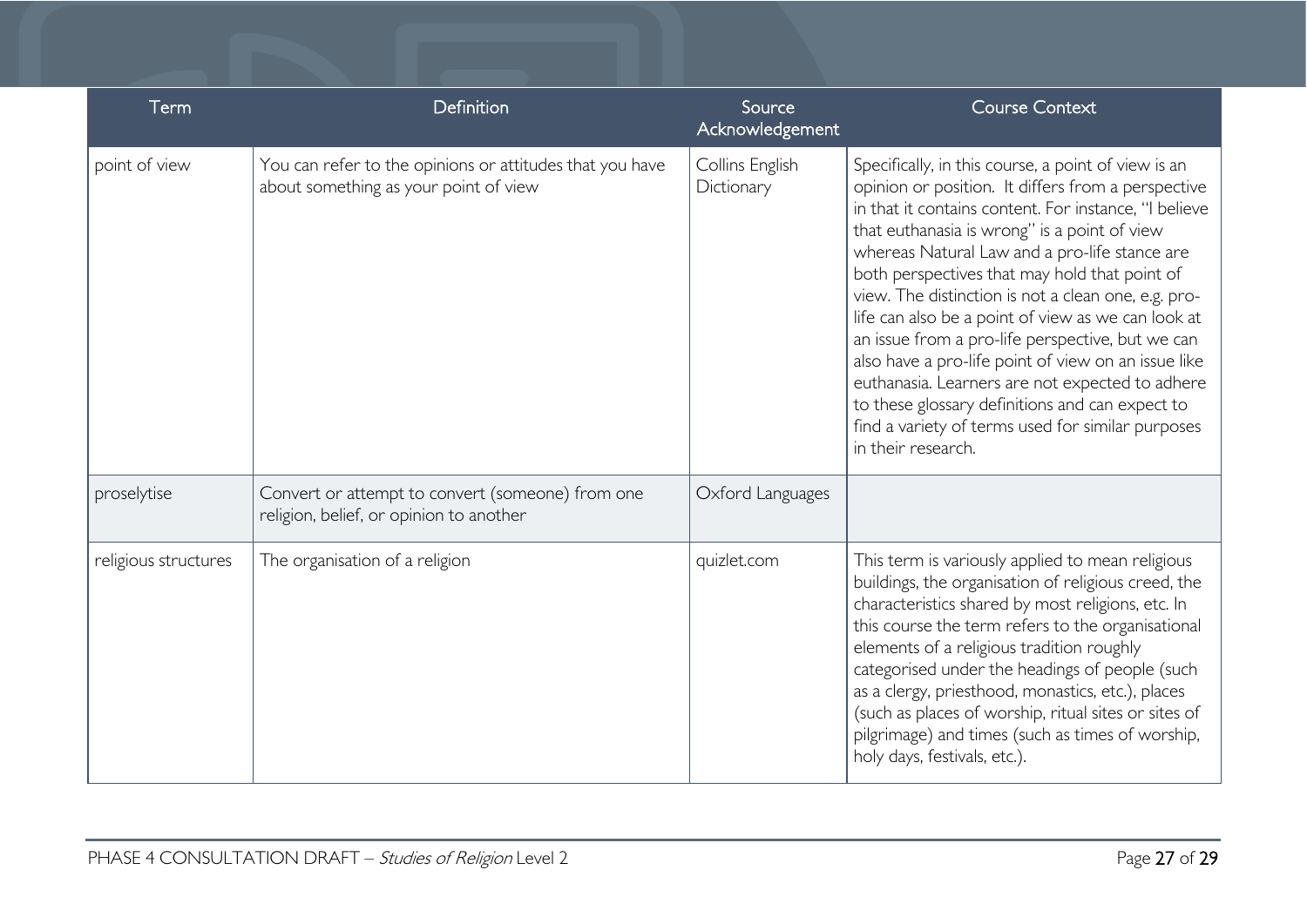| Term                 | Definition                                                                                                                                                                                                             | Source<br>Acknowledgement | <b>Course Context</b>                                                                                                                                                                                                                                                                                                                                    |
|----------------------|------------------------------------------------------------------------------------------------------------------------------------------------------------------------------------------------------------------------|---------------------------|----------------------------------------------------------------------------------------------------------------------------------------------------------------------------------------------------------------------------------------------------------------------------------------------------------------------------------------------------------|
| religious tradition  | A set of beliefs, customs and usages viewed as a coherent<br>body of precedents influencing the present; mode of<br>thoughts, beliefs or behaviour followed by a people<br>continuously from generation to generation. | REL315116                 | In this course the proper noun refers to the<br>major world religions listed in the course<br>document, each of which include various sub-<br>traditions (the generic term for sub-traditions in<br>this course is 'variants'). A religious tradition can<br>also refer to a religious custom that acts as a<br>precedent for modern religious practice. |
| schism               | A split or division between strongly opposed sections or<br>parties, caused by differences in opinion or belief                                                                                                        | Oxford Languages          |                                                                                                                                                                                                                                                                                                                                                          |
| spiritual experience | A state of mind/being regarded by the subject as beyond<br>ordinary explanation, caused by the presence of God or<br>some other religious or ultimate factor                                                           | Thiselton 2002:224        | In this course a spiritual experience is taken to<br>refer to any interaction with the divine or<br>transcendental.                                                                                                                                                                                                                                      |
| ultimate questions   | Ultimate – final or fundamental fact or principle.                                                                                                                                                                     | Oxford Languages          | In this course ultimate questions are those<br>questions about meaning, purpose and value in<br>life and the universe. Examples include, but are<br>not limited to, those about - why we are here,<br>the meaning of life, life after death, right and<br>wrong, the origin of the universe and gods or<br>spiritual creatures.                          |